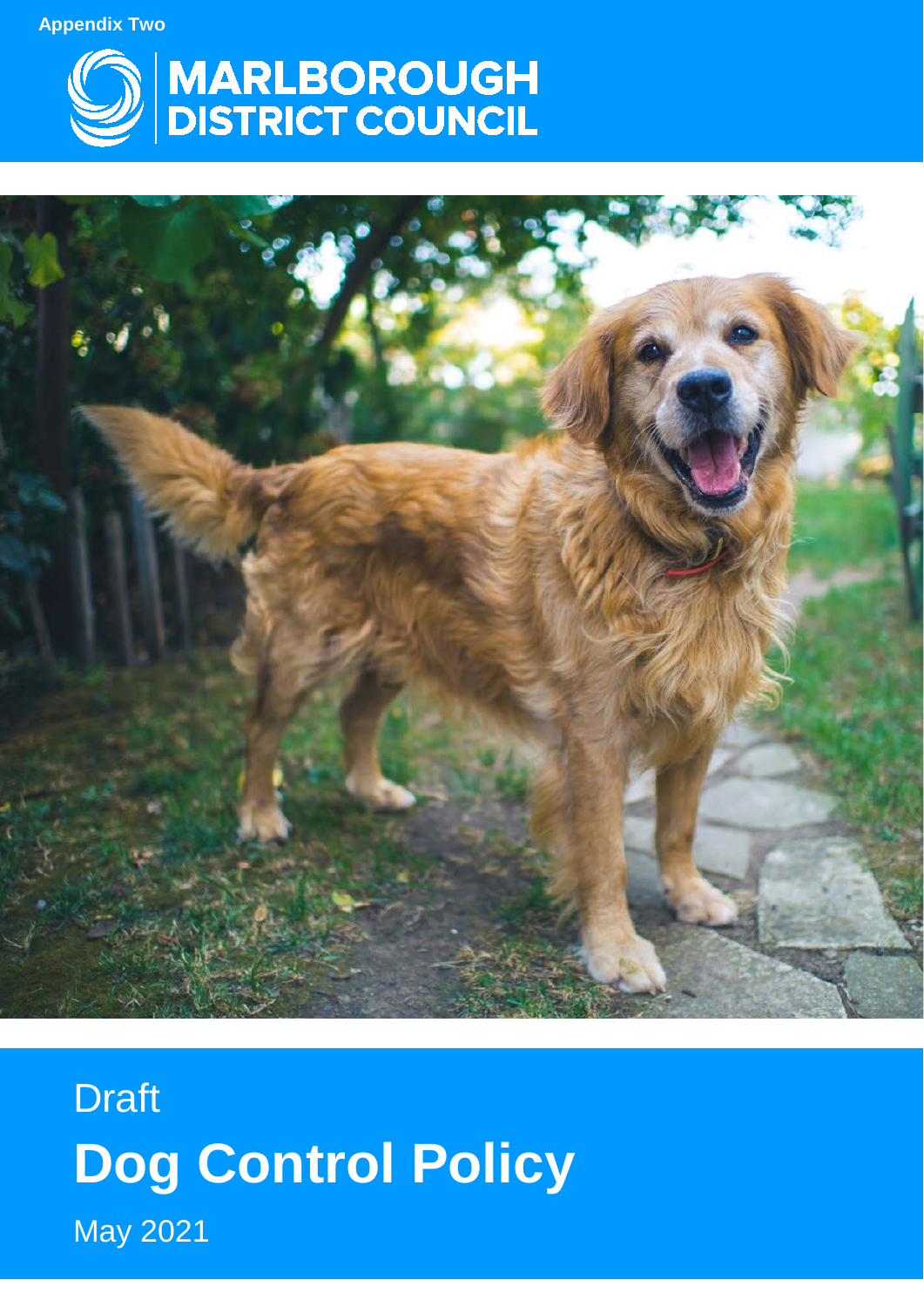# **Introduction**

This Policy on dogs is prepared in accordance with the Dog Control Act 1996 (the Act) which requires Council to have a Dog Control Policy. In adopting a policy, Council must have regard to:

- (a) The need to minimise danger, distress and nuisance to the community generally;
- (b) The need to avoid the inherent danger in allowing dogs to have unimpeded access to public places that are frequented by children, whether or not the children are accompanied by adults;
- (c) The importance of enabling, to the extent that is practicable, the public (including families) to use streets and public amenities without fear of attack or intimidation by dogs; and
- (d) The exercise and recreational needs of dogs and their owners.

Council recognises that the majority of dog owners are responsible and that most interaction between dogs and the public is positive. It is also recognised that dogs can play a positive role in society and provide enjoyment and health benefits for individuals and families. This Policy seeks to achieve a balance between the control of dogs and recognition of the community benefits of responsible dog ownership.

# **Our Objective**

Council's objective is to encourage responsible dog ownership that allows owners to enjoy their dogs without infringing on the enjoyment and safety of others. Responsible dog owners should:

- (a) Register their dogs and make sure they wear a current registration tag;
- (b) Keep their dogs under control;
- (c) Provide their dogs with proper and sufficient food, water, shelter and exercise;
- (d) Provide their dogs with care and attention (including veterinary care);
- (e) Not let their dogs be a nuisance to others;
- (f) Make sure their dogs do not injure, endanger, intimidate or distress any person or other animal or damage property;
- (g) Comply with the Act, any regulations and the Marlborough District Council Dog Control Bylaw (the Bylaw).

## **Our Policy**

### **1. Access to Public Places**

This Policy identifies public places in Marlborough where dogs are prohibited or must be controlled on a leash. It also identifies areas where dogs are allowed to be exercised off-leash. The Bylaw will provide for such areas.

| Access should be restricted where: |                                          | Access could be less restricted where: |                                                 |
|------------------------------------|------------------------------------------|----------------------------------------|-------------------------------------------------|
|                                    | There is intense public use              | $\bullet$                              | The area is not used extensively by other       |
|                                    | Another predominant use exists           |                                        | users                                           |
|                                    | Significant wildlife or habitats exist   |                                        | It is of significant size                       |
|                                    | There is significant risk to other users | $\bullet$                              | There are sufficient sight lines                |
|                                    |                                          | $\bullet$                              | The area is well-bounded from adjacent<br>areas |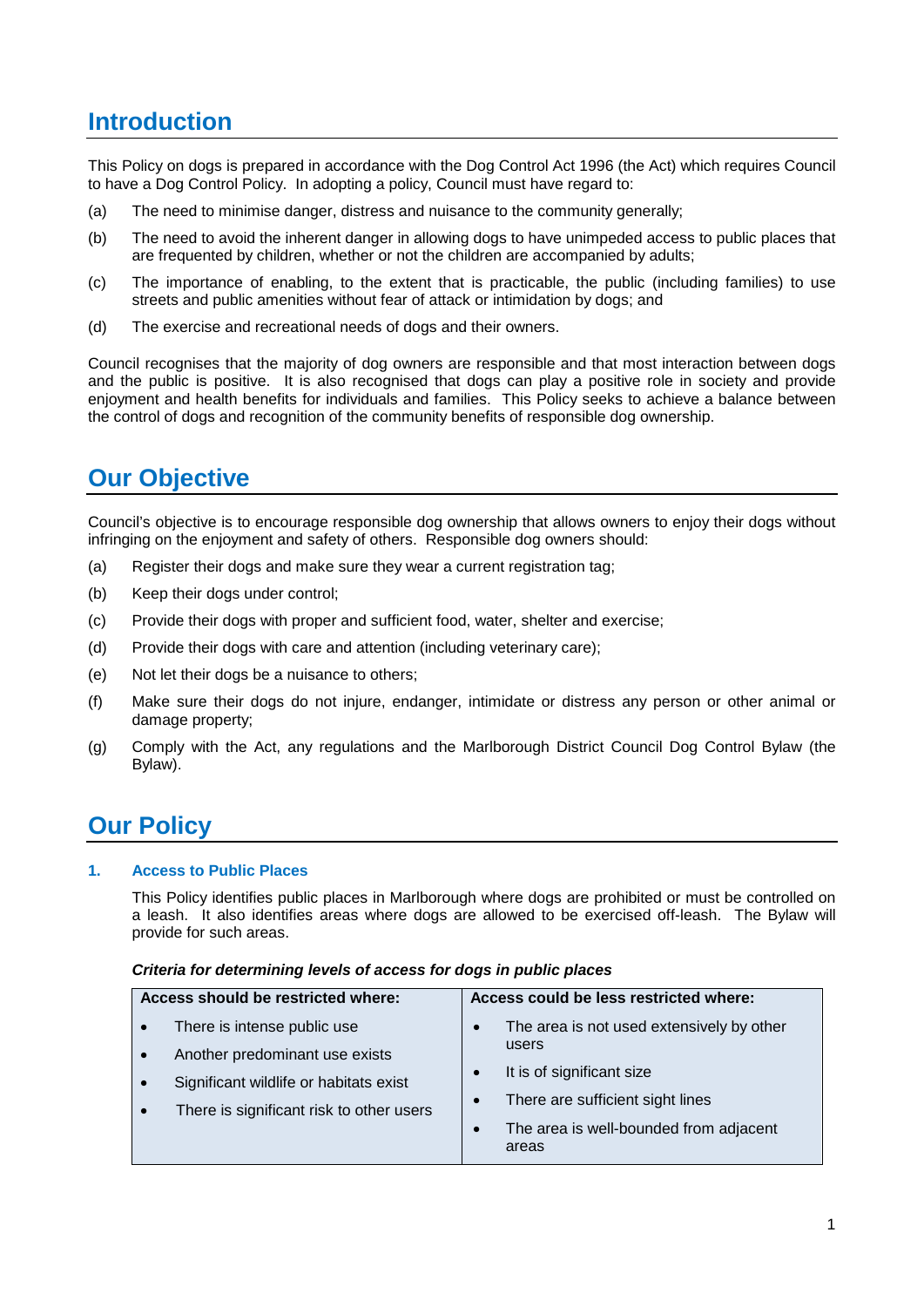### **1.1 Dog Prohibited Areas**

Dogs are prohibited from Dog Prohibited Areas at all times.

#### *Dog Prohibited Areas are*:

• Those areas identified as the **Dog Prohibited Areas** in the attached **Schedule 1** and as confirmed in the Bylaw.

*Note paragraph 1.5 regarding land administered by the Department of Conservation.*

Where a children's playground is established in a public place after this Policy and the Bylaw is promulgated, dogs will be prohibited within 10 metres of the playground, notwithstanding that the place may be designated a Dog On-Leash or a Dog Off-Leash Area.

#### **1.2 Dog On-Leash Areas**

Dogs are permitted in Dog On-Leash Areas but must be controlled on a leash. For the purpose of this Policy on-leash means an adequate restraint not exceeding 2 metres in length and held by a person physically capable of restraining the dog. All dog faeces must be removed immediately by the owner or person responsible for the dog. At all times the owner or person responsible for the dog must carry on their person bag(s) to remove their dog's faeces.

#### *Dog On-Leash Areas are:*

• Those areas identified as **Dog On-Leash Areas** in the attached **Schedule 2** and as confirmed in the Bylaw; and

With the exception of Dog Prohibited Areas and Dog Off-Leash Areas, dogs are permitted in all public places provided the dog is on a leash.

### **1.3 Dog Off-Leash Areas**

Dogs are permitted off-leash in Dog Exercise Areas. At all times dogs must be kept under control. All dog faeces must be removed immediately by the owner or person responsible for the dog. At all times the owner or person responsible for the dog must carry on their person a leash and bag(s) to remove their dog's faeces.

#### *Dog Off-Leash Areas are:*

• Those areas identified as **Dog Off-Leash Areas** in the attached **Schedule 3** and as confirmed in the Bylaw.

#### **1.4 Exceptions to 1.1 and 1.2**

Dogs are permitted in Dog Prohibited Areas and are permitted off-leash in Dog On-Leash Areas (provided that the dog is kept under control at all times) in the following situations:

- (a) Where the owner has express written permission from the Council for the dog to be in a Dog Prohibited Area or to be off-leash in a Dog On-Leash Area; or
- (b) Where the dog is a working dog as defined in the Act carrying out its duty; or
- (c) Where the dog is confined completely within a cage or vehicle.

*Note: Nothing in this policy permits dogs to enter public places that are under the control of another organisation unless authorised by this Bylaw the relevant organisation (for example areas under the control of the Department of Conservation).*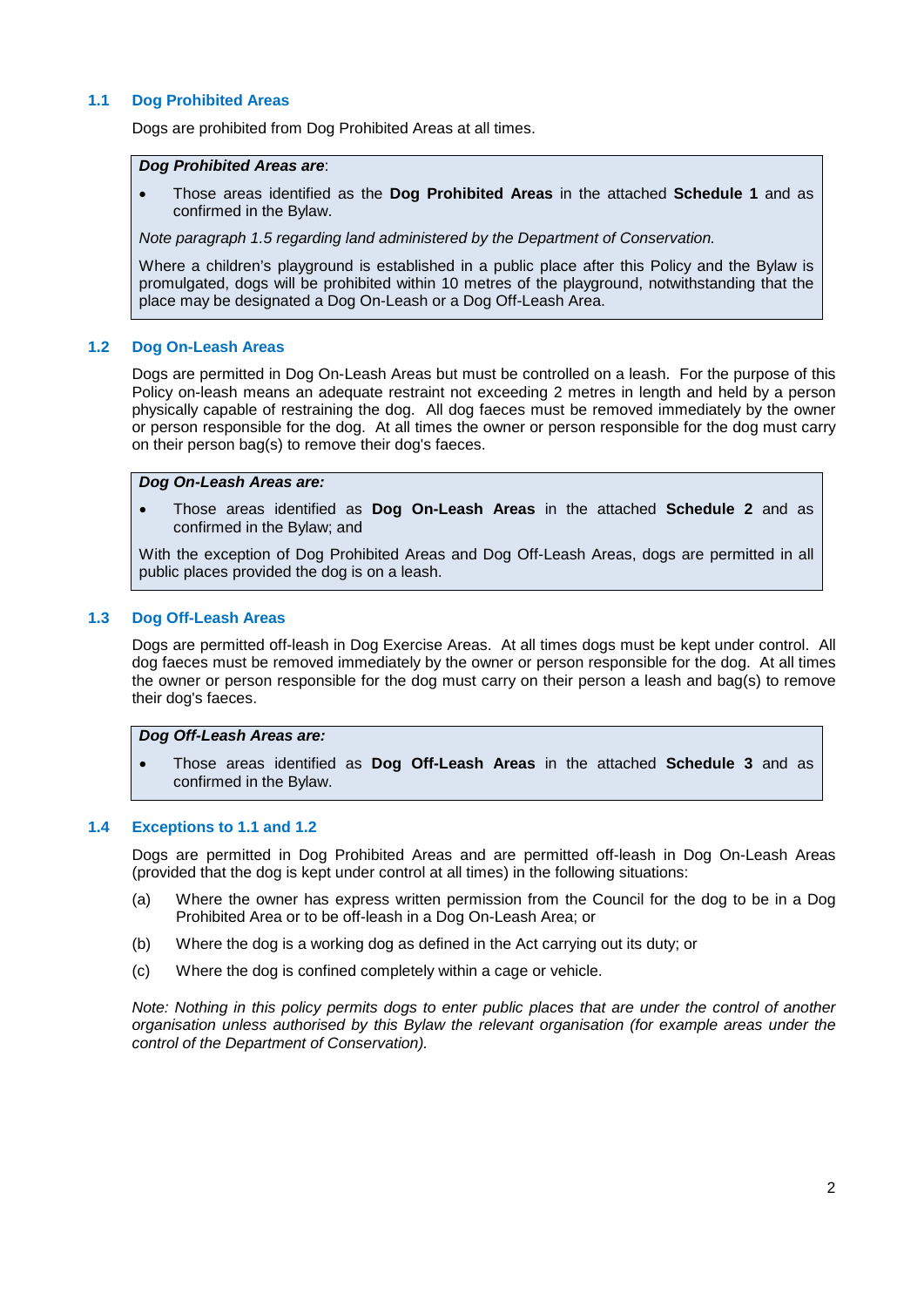### **1.5 Temporary changes to dog access**

The Council may make temporary changes to Schedule 1, 2 and 3 of the Marlborough District Council Dog Control Policy in relation to –

- (a) leisure and cultural events (including dog friendly events);
- (b) dog training
- (c) protected wildlife that are vulnerable to dogs;
- (d) flora that are vulnerable to dogs;
- (e) pest control in any park, reserve and /or beach; and
- (f) other circumstance of a comparative nature to subclause 1.5 (a) to (e) inclusive.

In making or removing a temporary change to Schedule 1, 2 and 3 of the Marlborough District Council Dog Control Policy, the Council must –

- (a) have regard to section 1 of the Access to Public Places in the Marlborough District Council Dog Control Policy 2020;
- (b) specify in writing the reasons, location and timeframe that the temporary change is to apply to;
- (c) give public notice of the temporary change in a manner that the Council considers appropriate given the circumstances; and
- (d) Clearly indicate the area subject to the temporary change by 1 or more clearly legible notices affixed in 1 or more conspicuous places, on, or adjacent to, the place to which the notice relates, unless it is impractical or unreasonable to do so.

### **1.6 Controlled or Open Dog Areas under the Conservation Act 1987 and national parks under the National Parks Act 1980**

No controlled or open dog areas, on lands administered by the Department of Conservation, have been declared under Part 5C of the Conservation Act 1987. There is a small portion of Nelson Lakes National Park in the Marlborough District where dogs are prohibited.

Further information on dog access on conservation land can be found via the following link [www.doc.govt.nz/parks-and-recreation/know-before-you-go/dog-access/where-can-i-take-my](http://www.doc.govt.nz/parks-and-recreation/know-before-you-go/dog-access/where-can-i-take-my-dog/marlborough-dog-access/)[dog/marlborough-dog-access/.](http://www.doc.govt.nz/parks-and-recreation/know-before-you-go/dog-access/where-can-i-take-my-dog/marlborough-dog-access/)

Permits may be sought from the local Department of Conservation office.

### **1.7 Disability Assist Dogs**

Disability assist dogs have a special status in the Dog Control Act 1996 and are allowed in all public places, even those declared to be prohibited under Council's bylaws. They are also permitted in premises registered under the Health Act 1956, such as restaurants.

A disability assist dog is a dog certified by one of the following organisations as being a dog trained to assist (or as being a dog in training to assist) a person with a disability:

- (a) Hearing dogs for Deaf People New Zealand;
- (b) Mobility Assistance Dogs Trust;
- (c) New Zealand Epilepsy Assist Dogs Trust;
- (d) Royal New Zealand Foundation of the Blind;
- (e) K9 Medical Detection New Zealand;
- (f) Assistance Dogs New Zealand; and
- (g) Perfect Partners Assistance Dogs Trust.

#### **2. Education**

Council recognises the importance of education to promote responsible dog ownership and dog safety awareness: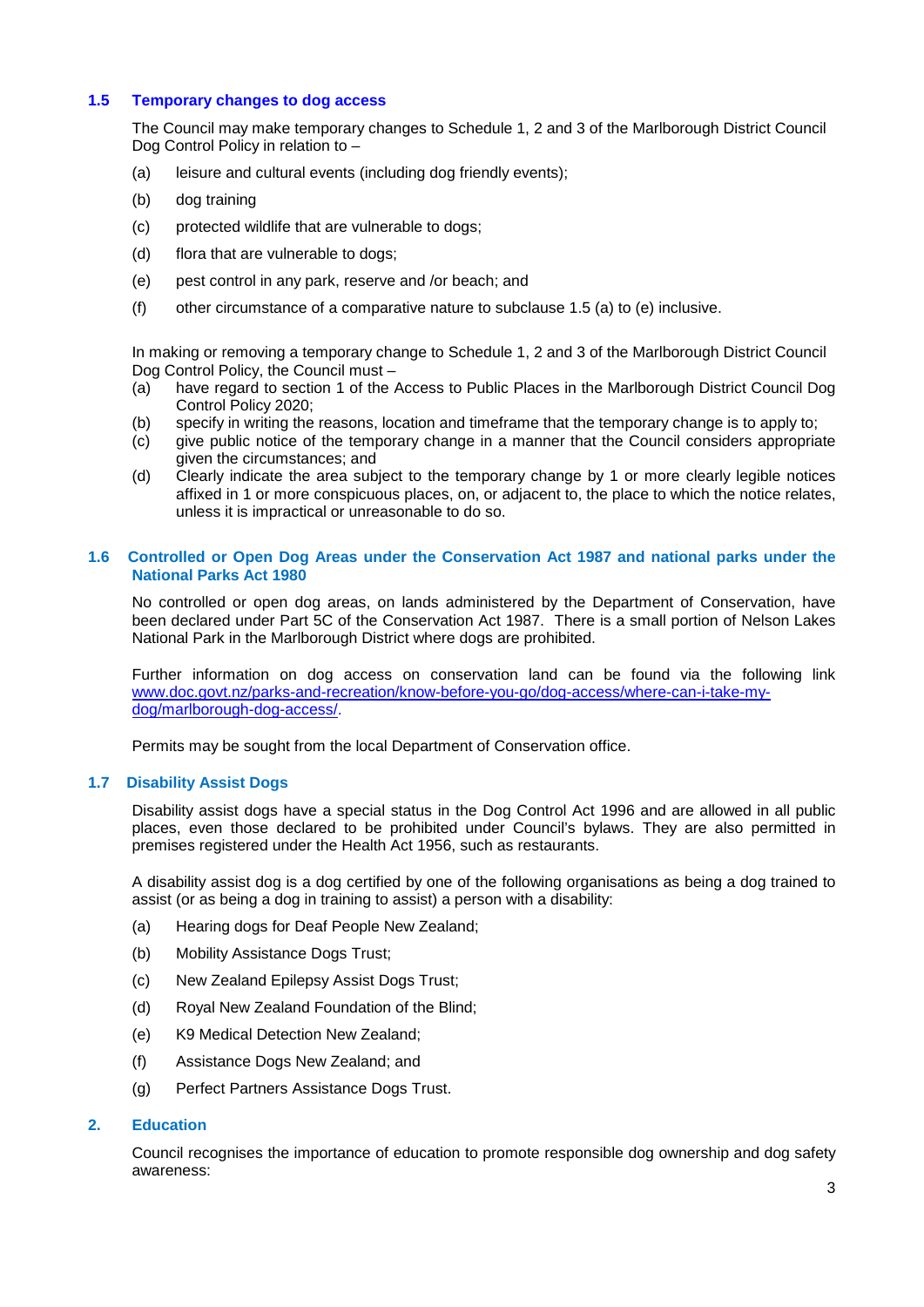- (a) In owners, of their responsibilities and obligations as dog owners; and
- (b) In the public, of safety awareness around dogs.

### **Council will:**

- Provide education to preschool, primary and intermediate school children on dog safety awareness;
- Offer dog safety awareness training to employees who regularly enter private properties;
- Promote responsible dog ownership and obligations when undertaking patrols;
- Promote dog obedience and dog owner education courses; and
- Educate dog owners on the risk to stock from sheep measles (taenia ovis) posed by dogs.

Information and education will be provided through brochures, websites, social media, newspapers and school education programmes.

### **3. Dog Fees and Charges**

The Council sets dog registration and pound fees. These fees will be set and publicly notified annually before the beginning of each registration year.

#### *Categories for which fees will be charged*

| <b>Registration</b>   | <b>Impounding</b>             | <b>Miscellaneous</b> |
|-----------------------|-------------------------------|----------------------|
| Responsible dog owner | First impounding<br>$\bullet$ | Multiple Dog Licence |
| Standard dogs         | Second impounding             | <b>Destruction</b>   |
| Old dogs              | Third and subsequent          | Surrender            |
| Working dogs          | impounding                    | Replacement tags     |
| Dangerous dogs        | Daily sustenance and care     | Microchipping        |
| Late payment fees     | Veterinarian costs            |                      |

The criteria for the various registration categories are detailed below.

**Responsible Dog Owners** (Category 1) includes all non-working dogs that meet all of the criteria below:

- (a) The dog has been implanted with a functioning microchip transponder of the prescribed type and in the prescribed location; and
- (b) The dog has been neutered; and
- (c) The dog has not been classified as dangerous or menacing; and
- (d) The owner has not within the previous seven years been classified as probationary or been disqualified from owning a dog; and
- (e) The owner of the dog has not within the previous seven years been convicted of an offence under the Dog Control Act 1996; and
- (f) The owner of the dog has not, within the previous two years, committed any infringement offence under the Dog Control Act 1996.

**Standard Dogs** (Category 2) are all non-working dogs that do not meet all of the criteria of a Category 1 dog, a dangerous dog, or an old dog.

**Old Dogs** include any dog that means the criteria below:

(a) The dog will be over 12 years old as of 1 July for the new registration year;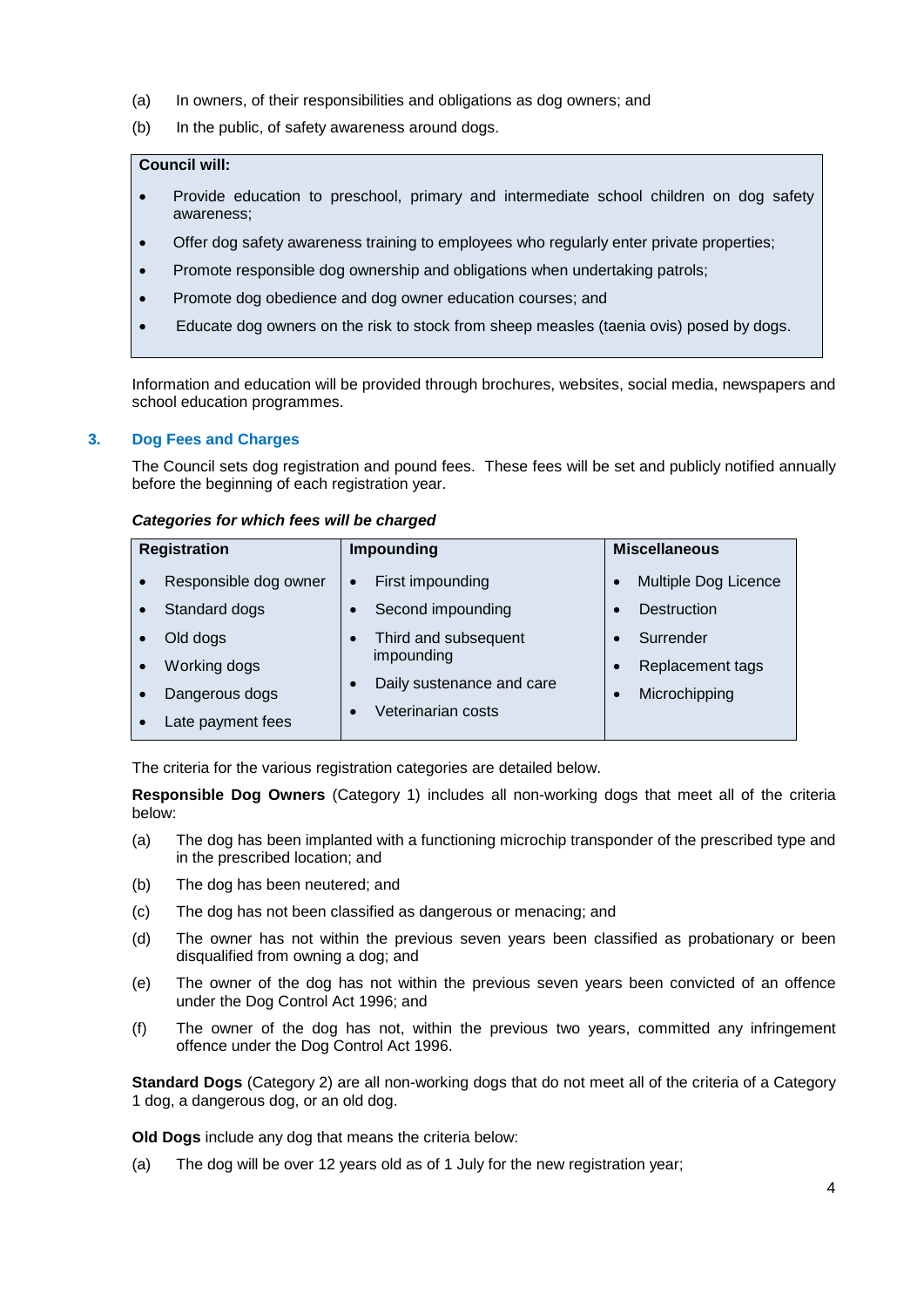- (b) The dog does not have to be desexed;
- (c) The dog only has to be microchipped if registered for the first time on or after 1 July 2006 (as per section 36A of the Dog Control Act 1996);
- (d) There is no infringement under the Dog Control Act 1996 in the two previous registration years relating to the dog owned by the person applying for the registration; and
- (e) Dangerous dogs and working dogs are excluded from the old dog category status.

**Working Dogs** are defined in the Dog Control Act 1996. In brief, they include:

- (a) Disability assist dogs;
- (b) Various dogs used by government agencies (such as Police, Prisons, Department of Conservation and Customs) in the course of their duties;
- (c) Farm dogs (used solely or principally for the purposes of herding or driving stock);
- (d) Dogs used to destroy pests or pest agents under pest management strategies made under the Biosecurity Act 1993; and
- (e) Dogs approved by Council to be a working dog.

**Dangerous Dog** category is required to pay 150 percent of the Standard Dog registration fee.

### **Note: a late penalty fee is charged (50% of the applicable registration fee) for any payments made on or after 1 August.**

### **4. Classification of Dogs and Owners**

### **4.1 Menacing Dogs**

In accordance with section 33C of the Dog Control Act 1996 Council must classify any dogs belonging to the breed or type listed in Schedule 4 as menacing dogs. This includes the following breeds:

- American Pit Bull Terrier;
- Brazilian Fila;
- Dogo Argentino:
- Japanese Tosa; and
- Perro de Presa Canario.

As per section 33A of the Dog Control Act 1996 Council may classify any other individual dog as menacing if the dog poses a threat to any person, stock, poultry, domestic animal or protected wildlife because of the observed or reported behaviour of that dog.

As per section 33A of the Dog Control Act 1996 menacing dogs must wear a muzzle when in public (except when confined completely in a vehicle or cage).

The classification of a dog as menacing is in force throughout New Zealand. The classification is noted in the National Dog Database which is accessible to all territorial authorities with dog control responsibilities.

The Dog Control Act 1996 requires Council to state whether dogs classified as menacing are required to be neutered and, if so, whether the requirement applies to all such dogs. Council must also state whether dogs classified as menacing by another territorial authority and registered in Marlborough must be neutered.

*Council's policy is that all dogs classified as menacing will be required to be neutered within one month of the notice of classification.*  This applies to:

All dogs classified as menacing by Council; and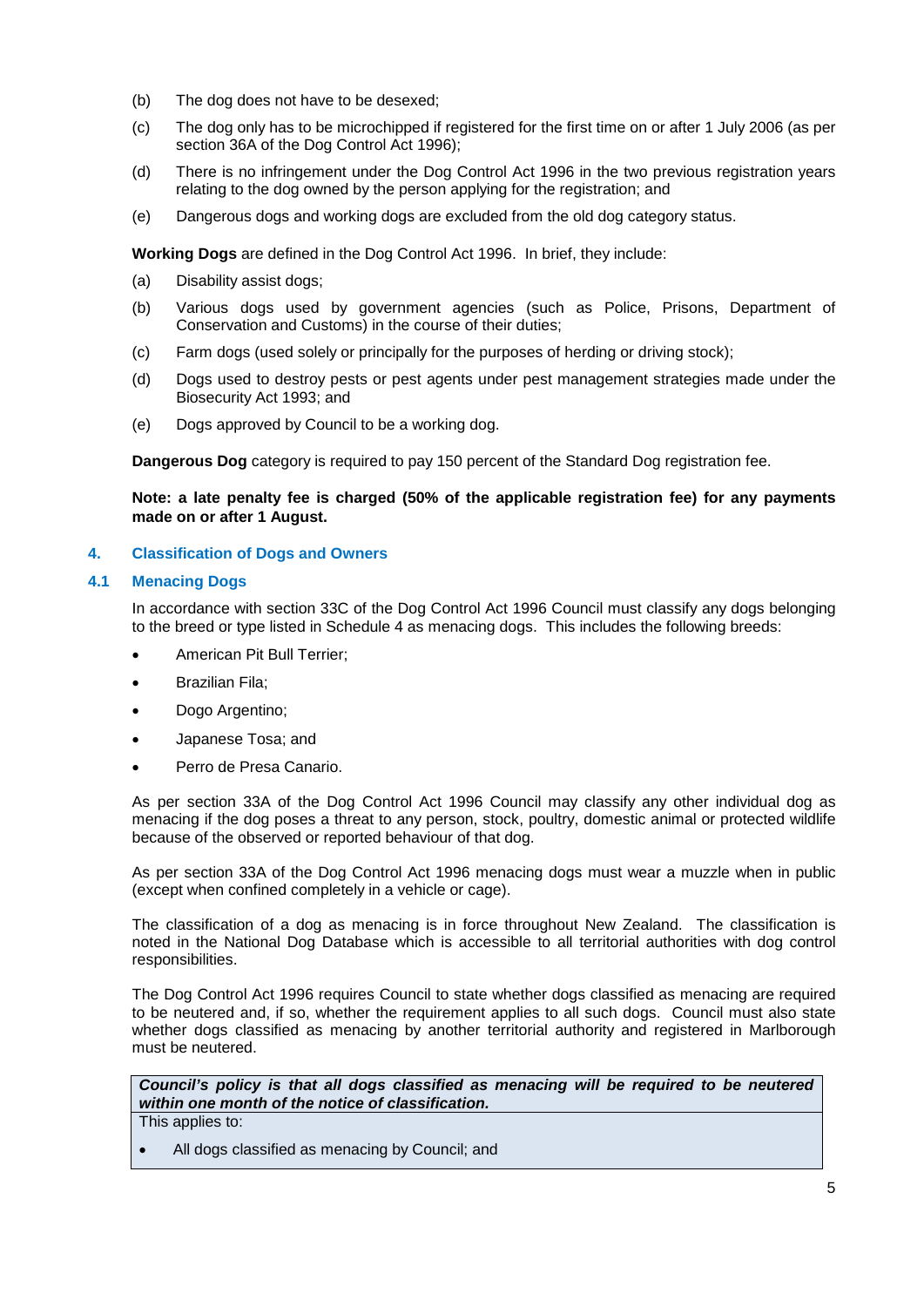*Council's policy is that all dogs classified as menacing will be required to be neutered within one month of the notice of classification.* 

If a dog has been classified in another district, where it was not required to be neutered, but moves to the Marlborough District, it will be a requirement for the dog to be neutered within one month of residing in the Marlborough District.

In accordance with section 33D of the Dog Control Act 1996 the owner may within 14 days of receiving the notice of classification object in writing to the Council and has the right to be heard in support of the objection. If an owner objects to the classification, they must provide evidence that the dog is not of a breed or type listed in [Schedule 4.](http://www.legislation.govt.nz/act/public/1996/0013/latest/link.aspx?id=DLM375498#DLM375498)

The Council Enforcement and Prosecution Committee will hear any objection and may either uphold or rescind the classification. The Committee in making its determination must consider:

- (a) The evidence which formed the basis for the classification; and
- (b) The matters relied on in support of the objection; and
- (c) Any other relevant matters.

The Committee, as soon as practicable, will give written notice to the owner of:

- (a) Its determination of the objection; and
- (b) The reasons for its determination.

#### **4.2 Dangerous Dogs**

In accordance with section 31 of the Dog Control Act 1996 Council must classify any dog as dangerous if:

- (a) The owner of the dog has been convicted of an offence in relation to the dog under section [57A\(2\);](http://www.legislation.govt.nz/act/public/1996/0013/latest/link.aspx?id=DLM375413#DLM375413) or
- (b) The Council has, on the basis of sworn evidence attesting to aggressive behaviour by the dog on one or more occasions, reasonable grounds to believe that the dog constitutes a threat to the safety of any person, stock, poultry, domestic animal or protected wildlife; or
- (c) The owner of the dog admits in writing that the dog constitutes a threat to the safety of any person, stock, poultry, domestic animal or protected wildlife.

Dogs classified as dangerous in accordance with the Dog Control Act 1996 are required to be neutered within one month of the notice of classification, have fencing requirements applied, and wear a muzzle and be on-leash in public.

The owner may within 14 days of receiving the notice of classification object in writing to the Council and has the right to be heard in support of the objection.

The Council's Enforcement and Prosecution Committee will hear any objection and may uphold or rescind the classification. The Committee in making its determination must consider;

- (a) The evidence which formed the basis for the classification; and
- (b) Any steps taken by the owner to prevent any threat to the safety of persons and animals; and
- (c) The matters relied on in support of the objection; and
- (d) Any other relevant matters.

The Committee as soon as practicable, will give written notice to the owner of:

- (a) Its determination of the objection; and
- (b) The reasons for its determination.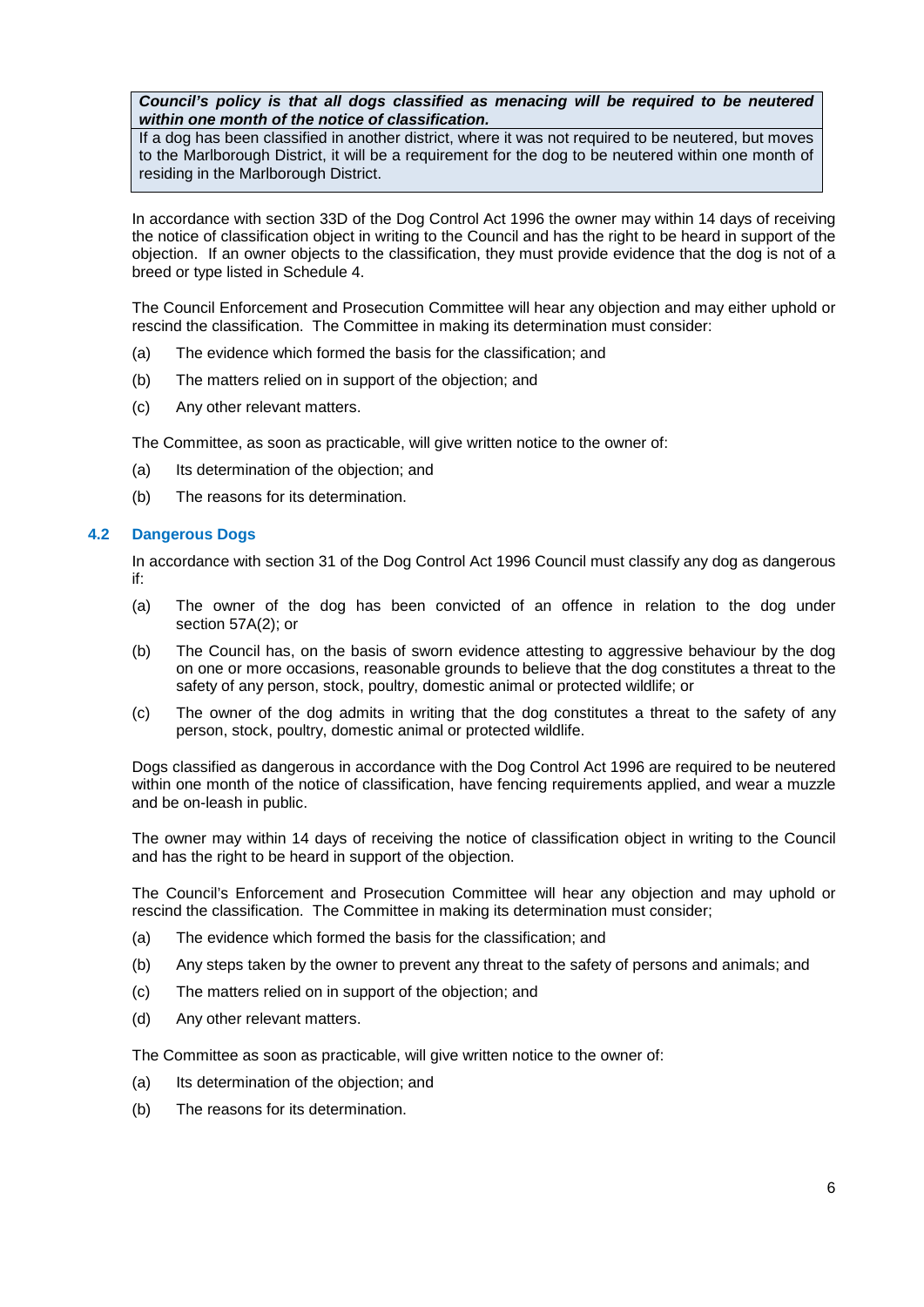### **4.3 Probationary Owner Classification**

In accordance with section 21 of the Dog Control Act 1996 Council may classify certain persons as a probationary owner.

This classification may be considered for any person who has received three or more infringement notices (not relating to a single incident or occasion) within a continuous 24 month period or any person convicted of an offence under the Act (or other specified offences against the Animal Welfare Act 1999, the Conservation Act 1987 or the National Parks Act 1980).

#### *Council will consider:*

• In all situations classifying such persons as probationary owners.

Probationary classification has the following effects:

- The owner is not allowed to own any dogs other than dogs that were owned at the date of the relevant offence or date of the third infringement offence;
- The owner must dispose of any unregistered dogs; and
- Probation lasts for up to 24 months.

The Council may require a person that is classified as a probationary owner to undertake, at their own expense, a dog owner education programme or a dog obedience course (or both) that is approved by the Council.

Any owner classified as probationary may object to the classification in writing to the Council and has the right to be heard in support of the objection. An objection may be lodged at any time during the period of classification but no objection can be lodged within 12 months of hearing any previous objection to the classification.

The Council's Enforcement and Prosecution Committee will hear the objection and may uphold or rescind the classification. The Committee in making its determination must consider:

- (a) The circumstances and nature of the offence or offences in respect of which the classification was made; and
- (b) The competency of the person objecting in terms of responsible dog ownership; and
- (c) Any steps taken by the owner to prevent further offences including, but not limited to, the disposal of any dog or dogs or the fencing of the property on which the dog is kept; and
- (d) The matters advanced on in support of the objection; and
- (e) Any other relevant matters.

The Committee, as soon as practicable, will give written notice to the objector of:

- (a) Its determination of the objection; and
- (b) The reasons for its determination.

#### **4.4 Disqualification**

In accordance with section 25 of the Dog Control Act 1996 Council must disqualify certain persons from being a dog owner, but not where Council considers disqualification is not warranted or where Council will instead classify the person as a Probationary Owner.

The Council must disqualify any person from owning a dog if they have committed three or more infringement offences (not relating to a single incident or occasion) within a continuous 24 month period or disqualify any person convicted of an offence under the Act (or other specified offences against the Animal Welfare Act 1999, the Conservation Act 1987 or the National Parks Act 1980).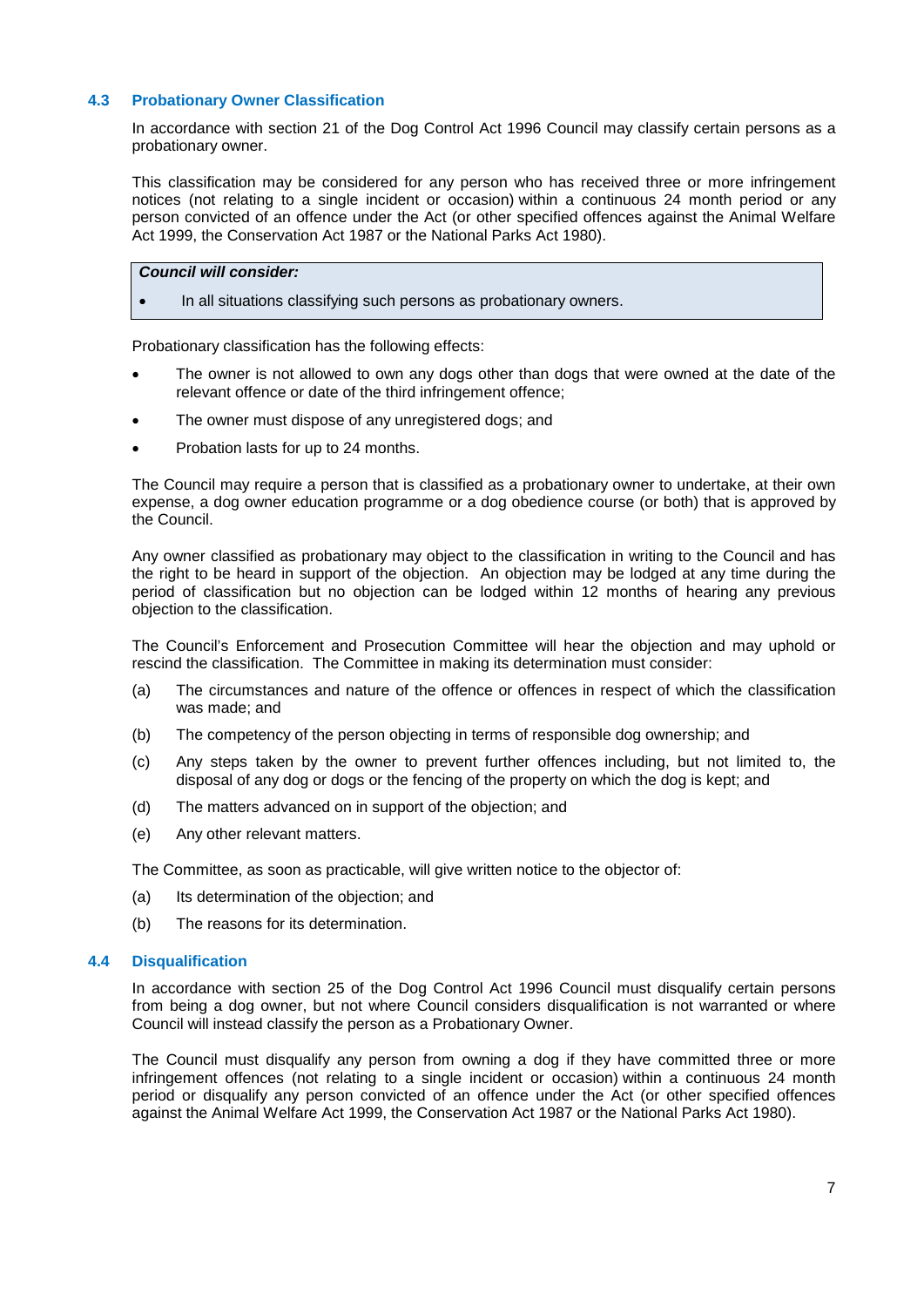### *Council will consider:*

In all situations disqualifying such persons.

Disqualification has the following effects:

- The owner must dispose of all dogs they own;
- The owner cannot own any more dogs; and
- Disqualification lasts for up to five years.

Any person who is disqualified from owning a dog may object to the disqualification in writing to the Council and has the right to be heard in support of the objection. An objection may be lodged at any time during the period of classification but no objection can be lodged within 12 months of hearing any previous objection to the classification.

The Council's Enforcement and Prosecution Committee will hear the objection and may uphold the disqualification, bring forward the date of termination or immediately terminate the disqualification. The Committee in making its determination must consider;

- (a) The circumstances and nature of the offence or offences in respect of which the person was disqualified; and
- (b) The competency of the person objecting in terms of responsible dog ownership; and
- (c) Any steps taken by the owner to prevent further offences; and
- (d) The matters advanced in support of the objection; and
- (e) Any other relevant matters.

The Committee is required to give the objector written notice of its decision, the reasons for it and inform them of the right of appeal under section 27 of the Act (which provides a right of further appeal to the District Court for if the objector is dissatisfied with the Council's decision on the objection to their disqualification).

#### **5. Bylaws**

Council must create bylaws to give effect to this Policy. The Council Dog Control Bylaw has been enacted and it is intended that the Bylaw will reflect this Policy.

The Act lists the matters for which bylaws may be made. Council's Bylaw applies to all dog owners and will be enforced using the range of enforcement mechanisms available to Council, such as infringement notices and prosecutions open to Council. Specific enforcement mechanisms are also provided for in the Bylaw.

Council has identified the following issues for which the Dog Control Bylaw will be created:

- Dogs are required to wear current registration tags;
- Dog owners are required to dispose of dog faeces deposited in public places;
- Female dogs in season and diseased dogs must be contained and are prohibited from public places;
- Dog owners keeping more than two dogs require a multiple dog property licence in most circumstances;
- Dog owners must meet minimum standards for keeping and caring for dogs;
- Dogs in or on vehicles must be adequately restrained and cared for;
- Council may require neutering of dogs not kept under control on multiple occasions;
- Impounded dogs will not be released until the dog is registered and all fees and costs paid;
- Dogs must be sufficiently contained within its owner's property;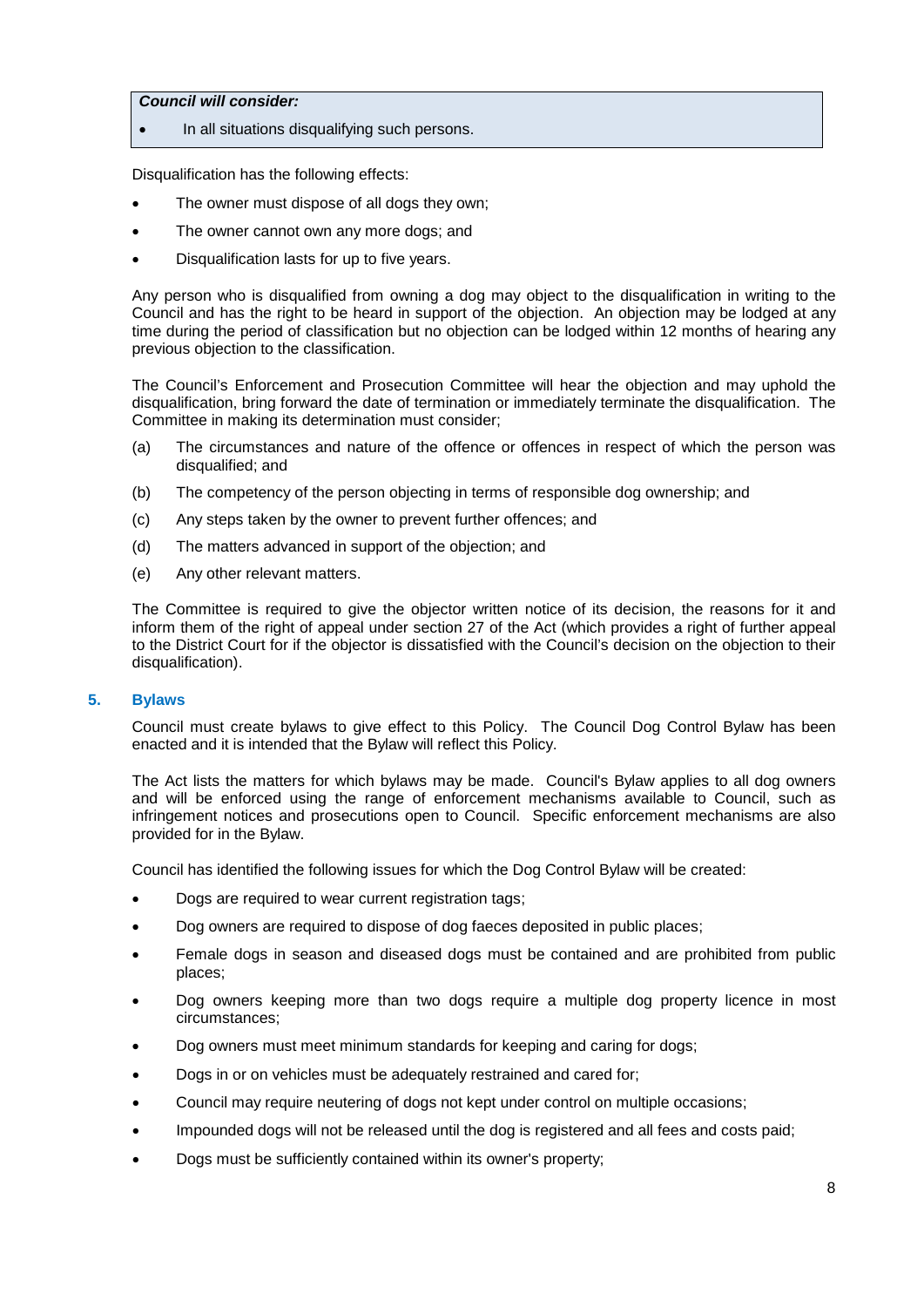- Dog owners must comply with the restrictions on dog access in public places;
- Dogs that are classified as menacing or dangerous must be neutered within one month;
- Temporary changes to dog access; and
- Non-walkers exercising dogs.

### **6. Offences and Penalties**

Every person who commits a breach of any of the Dog Control Act 1996 shall be liable on summary conviction to a fine not exceeding \$20,000 or be issued with an infringement notice of \$300.

Dog Control Officers can issue infringement notices for particular offences under the Dog Control Act 1996. The infringement offences and fees are set in accordance with Schedule 1 of the Dog Control Act 1996. Infringement notice fines range from \$100 to \$750 and the Council has no discretion to change these.

### *Council will:*

- Use the infringement notice process for breaches;
- Consider probationary owner classification or disqualification for repeat offenders; and
- Consider prosecution for more serious breaches.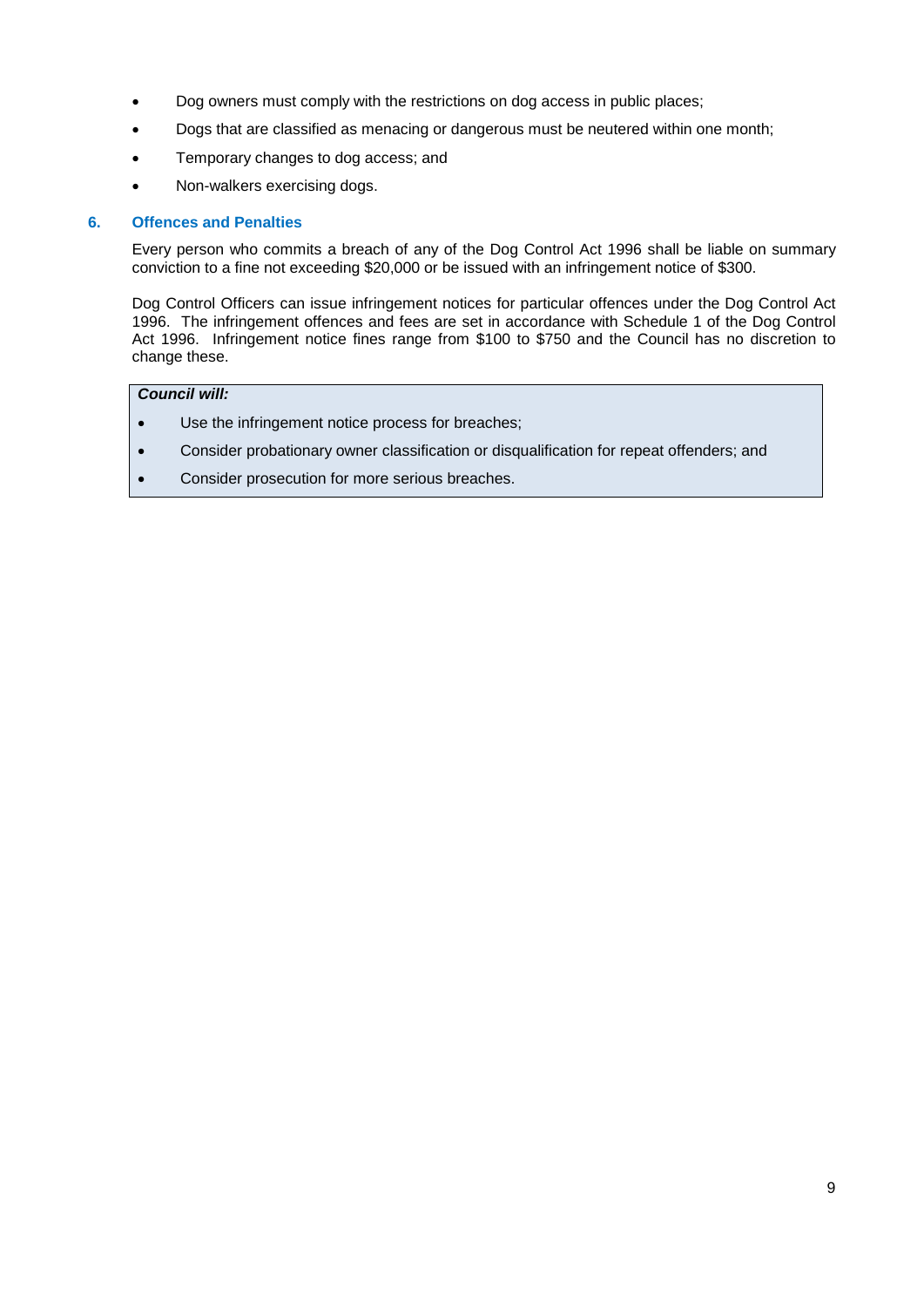## **Schedule 1 - Dog Prohibited Areas**

**District Wide** Dogs are prohibited in the following areas except where the dog is in or on a vehicle in accordance with Clause 10 of the Bylaw:

- (a) At all sports grounds or parks including the playing fields and their immediate surrounds and car parks. Note: there are some exceptions where dogs are allowed on-leash on parts of grounds which have conditions specified in relation to a particular sports ground; and
- (b) At all cemeteries including their car parks; and
- (c) At any children's playground dogs must be 3 metres away from the outside edge safety surfacing (external to the playground) irrespective of the area being a dog on leash or dog off leash area Note: where this is not physically possible dogs must be on leash on the formed pathway or footpath (except in dog prohibited areas); and
- (d) At all museums and halls including their grounds and car parks; and
- (e) At all war memorials including their grounds and car parks; and
- (f) On any public conservation land including the foreshore unless authorised by this Bylaw, by the Department of Conservation, or where the owner has a permit from the Department of Conservation.

The following table identifies areas of the Marlborough District where dogs are prohibited at all times. The maps should be viewed in order to determine the exact location of restrictions.

### **Dog Prohibited Areas - Blenheim**

| <b>Name of Public Place</b>                                                                                                                                                                                                    | <b>Location/Access</b>                    |
|--------------------------------------------------------------------------------------------------------------------------------------------------------------------------------------------------------------------------------|-------------------------------------------|
| <b>Athletic Park</b>                                                                                                                                                                                                           | <b>Brewer Street and Stratford Street</b> |
| Including the grounds that surround the enclosed oval except<br>that dogs are allowed on-leash on the formed pathway when<br>taking a direct route solely to access the Taylor riverbank<br>from Brewer and Stratford Streets. |                                           |
| Note: dogs are allowed on-leash in the arboretum area south<br>west of the oval.                                                                                                                                               |                                           |
| A & P Park                                                                                                                                                                                                                     | Maxwell Road and Alabama Road             |
| The whole of the park including the car parks except that<br>dogs are allowed at:                                                                                                                                              |                                           |
| The annual A & P Show;                                                                                                                                                                                                         |                                           |
| Any authorised dog obedience courses;                                                                                                                                                                                          |                                           |
| Any other activities as authorised in writing by Council.                                                                                                                                                                      |                                           |
| <b>Awarua Park</b>                                                                                                                                                                                                             | Rapaura Road                              |
| <b>Beacon Road Reserve</b>                                                                                                                                                                                                     | Beacon Road                               |
| <b>Blackmore Reserve - southern end</b>                                                                                                                                                                                        | <b>Blackmore Place</b>                    |
| <b>Blenheim Skate Park</b>                                                                                                                                                                                                     | <b>Horton Street</b>                      |
| <b>Brayshaw Museum Park</b>                                                                                                                                                                                                    | <b>Arthur Baker Place</b>                 |
| <b>Churchward Park</b>                                                                                                                                                                                                         | <b>Taylor Pass Road</b>                   |
| Except that dogs are allowed on-leash on the formed<br>pathway and solely to access the riverbank from Maxwell<br>Road. A direct route must be taken.                                                                          |                                           |
| <b>College Park</b>                                                                                                                                                                                                            | <b>Stephenson Street</b>                  |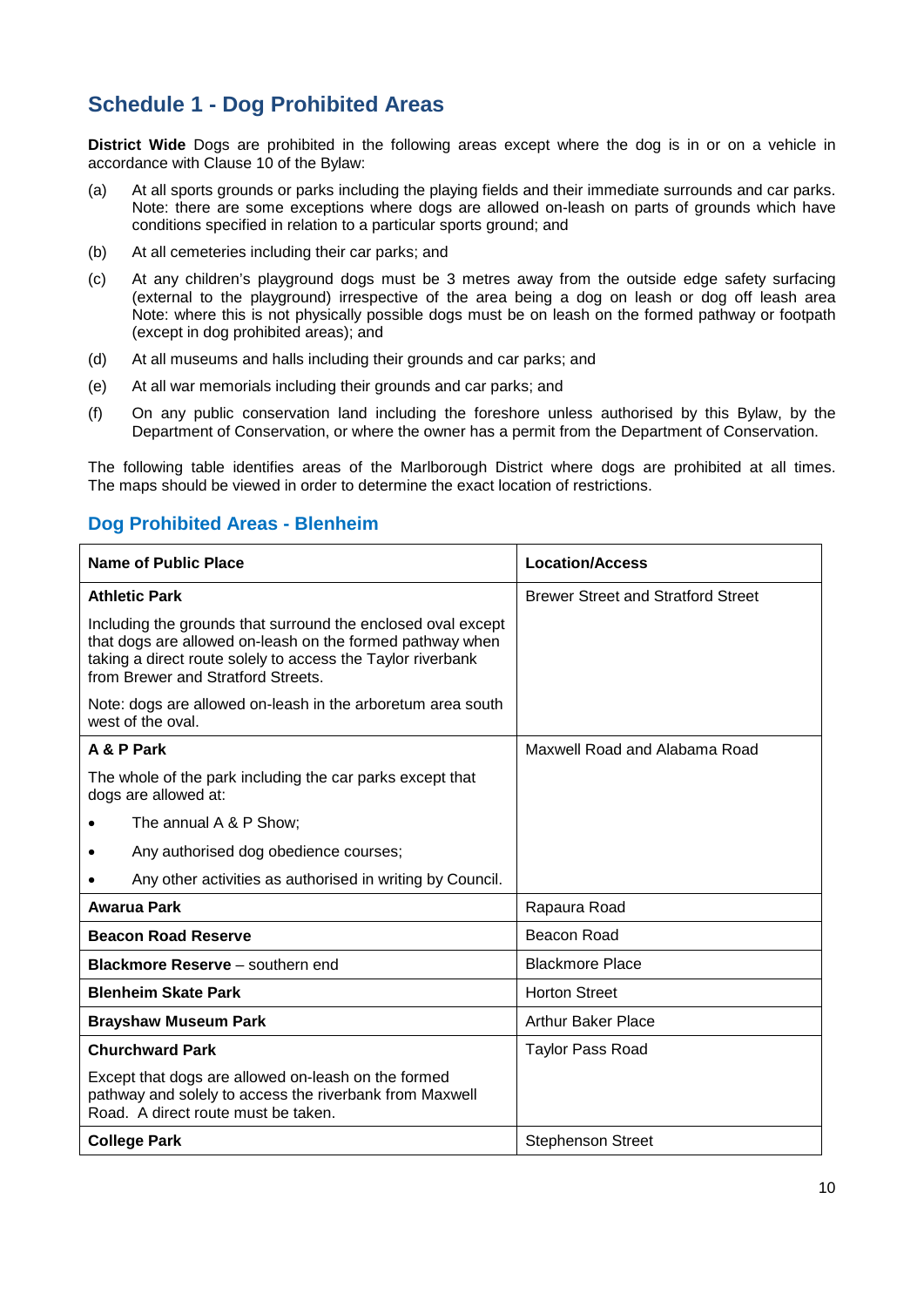| <b>Name of Public Place</b>                                                                                                                                                                | <b>Location/Access</b>                                                                                                                                                                 |
|--------------------------------------------------------------------------------------------------------------------------------------------------------------------------------------------|----------------------------------------------------------------------------------------------------------------------------------------------------------------------------------------|
| <b>Covent Gardens Reserve</b>                                                                                                                                                              | <b>Brandon Mews and Covent Gardens</b>                                                                                                                                                 |
| Harling Park Fenced Japanese Garden                                                                                                                                                        | Howick Road and Solway Drive                                                                                                                                                           |
| Note: dogs are allowed off-leash in the balance of the park.                                                                                                                               |                                                                                                                                                                                        |
| <b>Horton Park</b>                                                                                                                                                                         | Redwood Street and Stephenson Street                                                                                                                                                   |
| <b>Lansdowne Park</b>                                                                                                                                                                      | Lansdowne Street                                                                                                                                                                       |
| <b>Mark Smith Reserve</b>                                                                                                                                                                  | <b>Turnbull Drive</b>                                                                                                                                                                  |
| <b>Oliver Park</b>                                                                                                                                                                         | Weld, Cleghorn and Bythell Streets                                                                                                                                                     |
| <b>Omaka Landings</b>                                                                                                                                                                      | Spitfire Drive and Kittyhawk Road                                                                                                                                                      |
| Pollard Park, Churchill Glade and Waterlea Gardens -<br>Baden Powell corner grassed area, BBQ picnic areas and the<br>children's playground.                                               | <b>Parker Street</b>                                                                                                                                                                   |
| Note dogs are allowed on-leash on the balance of Pollard<br>Park, Churchill Glade and Waterlea Gardens.                                                                                    |                                                                                                                                                                                        |
| <b>Pollard Park Golf Course</b>                                                                                                                                                            | Parker Street and McLaughlan Street                                                                                                                                                    |
| <b>Railway Station Reserve</b>                                                                                                                                                             | <b>Railway Station</b>                                                                                                                                                                 |
| <b>Rewi Murray Polo Park</b>                                                                                                                                                               | Redwood Street and Alabama Road                                                                                                                                                        |
| Except that dogs are allowed on-leash on the formed<br>pathway on the eastern boundary and solely to access the<br>Sutherland Stream walkway. A direct route must be taken<br>and the dog. |                                                                                                                                                                                        |
| <b>Riverlands Reserve</b>                                                                                                                                                                  | State Highway 1                                                                                                                                                                        |
| <b>Stadium 2000 Pocket Park</b>                                                                                                                                                            | <b>Kinross Street</b>                                                                                                                                                                  |
| <b>Seymour Square</b>                                                                                                                                                                      | Bounded by Seymour, Alfred, Henry and<br><b>High Streets</b>                                                                                                                           |
| <b>Whitehead Park</b>                                                                                                                                                                      | <b>Brooklyn Drive</b>                                                                                                                                                                  |
| From the sports fields (being croquet and bowling greens).                                                                                                                                 |                                                                                                                                                                                        |
| Note: dogs are allowed on-leash on the balance of the park<br>and on the formed pathway on the eastern boundary and to<br>access the Sutherland Stream walkway.                            |                                                                                                                                                                                        |
| <b>Wither Hills Farm Park</b>                                                                                                                                                              | Taylor Pass Road, Rifle Range Place,                                                                                                                                                   |
| Including the Mountain Bike Tracks and Taylor Pass Road<br>car park but does not include the Redwood Street car park or<br>the Sutherland Stream Reserve.                                  | Forest Park Drive, Grigg Drive, Rifle<br>Range car park, Quail Stream car park,<br>Solway Drive, Weld Street, Redwood<br>Street, Fyffe Street, Dry Hills Lane and<br>Cob Cottage Road. |

## **Dog Prohibited Areas - Picton, Waikawa and Koromiko**

| Name of Public Place                                                                               | <b>Location/Access</b>                        |
|----------------------------------------------------------------------------------------------------|-----------------------------------------------|
| <b>Collins Memorial Reserve and Koromiko Forest Reserve</b>                                        | Freeths Road off State Highway 1,<br>Koromiko |
| <b>Endeavour Park</b>                                                                              | Waikawa Road                                  |
| Note: dogs are allowed on-leash on the Joseph Sullivan Drive<br>footpath to access various tracks. |                                               |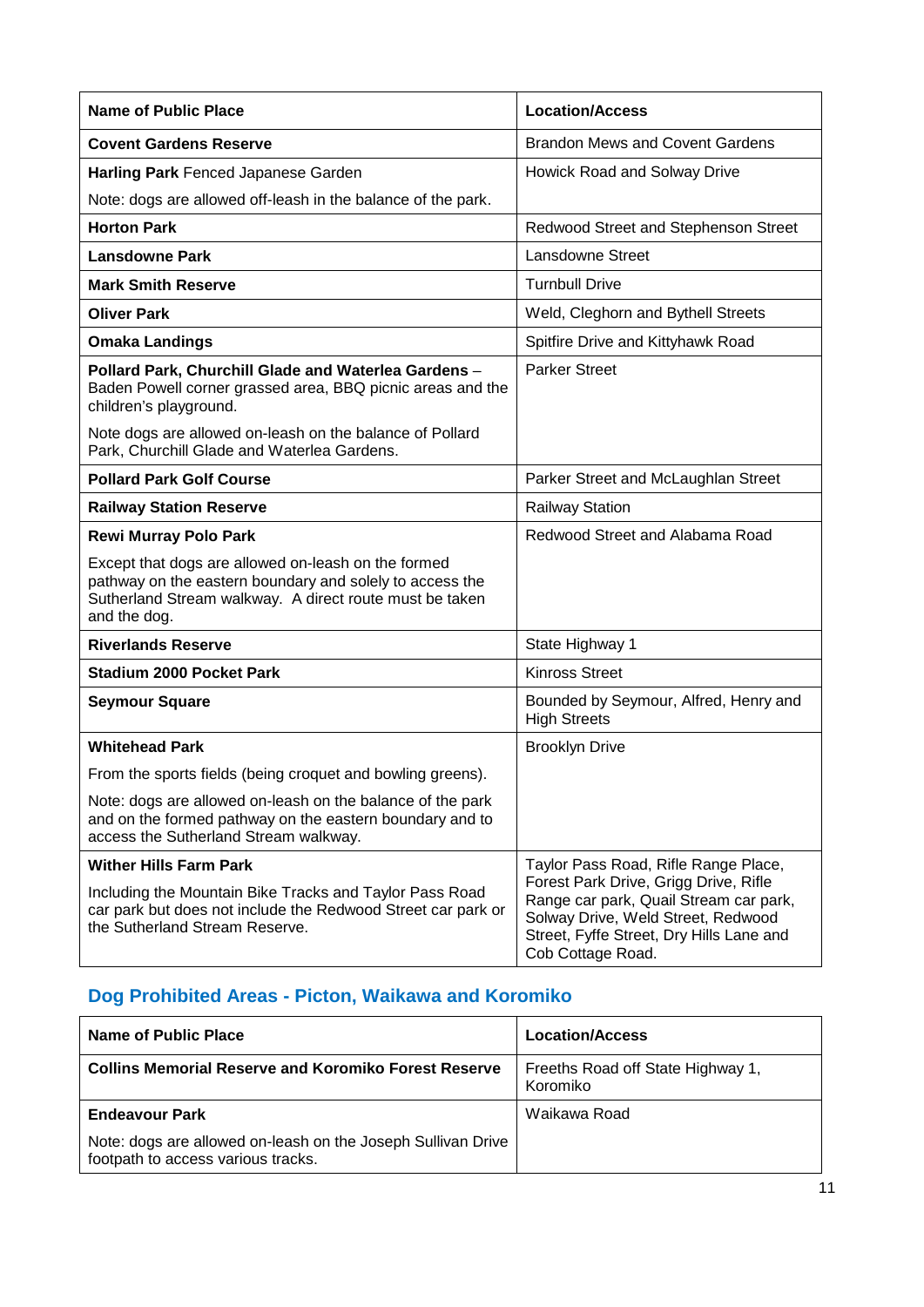| Name of Public Place                                                                                                     | <b>Location/Access</b>                                                                   |  |
|--------------------------------------------------------------------------------------------------------------------------|------------------------------------------------------------------------------------------|--|
| <b>Memorial Park Entranceway</b>                                                                                         | Waikawa Road and Picton Marina                                                           |  |
| Except that dogs are allowed on-leash on the formed<br>pathway.                                                          |                                                                                          |  |
| <b>Parklands Reserve</b>                                                                                                 | Tui Drive and Fantail Heights                                                            |  |
| <b>Picton Foreshore Reserve</b>                                                                                          | London Quay                                                                              |  |
| Including the car park and the beach adjacent to the<br>Reserve.                                                         |                                                                                          |  |
| Note: dogs are permitted on-leash only to access jetties and<br>boat birthing facilities.                                |                                                                                          |  |
| <b>Picton Skate Park</b>                                                                                                 | Wairau Street and Auckland Street                                                        |  |
| Queen Charlotte Drive Lookout                                                                                            | Queen Charlotte Drive                                                                    |  |
| Except dogs are allowed on-leash on the formed pathway.                                                                  |                                                                                          |  |
| <b>Shelly Beach Reserve</b> – on the grassed picnic area.                                                                | Access from Picton Marina entrance,                                                      |  |
| Note: dogs are allowed on-leash on the beach and on the<br>road leading to the Bob's Bay Track.                          | Waikawa Road                                                                             |  |
| <b>Victoria Domain Reserves</b>                                                                                          | Surrey, Sussex and Leicester Streets,<br>Waikawa Road, Shelly Beach and Picton<br>Marina |  |
| Including on the designated mountain biking tracks.                                                                      |                                                                                          |  |
| Note: dogs are allowed on-leash on the roadways and<br>formed walking tracks, shared walking and biking tracks.          |                                                                                          |  |
| Note: dogs are allowed off-leash on the lower Picton to<br>Waikawa Track (but not on Endeavour Park).                    |                                                                                          |  |
| Waikawa Bay Foreshore Reserve the grassed area,<br>playground and adjacent beach.                                        | Waikawa Bay                                                                              |  |
| Note: dogs are permitted on-leash in the balance of the<br>reserve only to access jetties and boat launching facilities. |                                                                                          |  |

## **Dog Prohibited Areas - Marlborough Sounds and Havelock**

| Name of Public Place                          | <b>Location/Access</b>                                                                          |
|-----------------------------------------------|-------------------------------------------------------------------------------------------------|
| <b>Canvastown Hall Grounds and Playground</b> | State Highway 6, Canvastown                                                                     |
| <b>Havelock Domain/Memorial Park</b>          | Neil Street, Havelock                                                                           |
| <b>Havelock Wetland</b>                       | State Highway 6, Havelock (on the left of<br>the long straight heading west out of<br>Havelock) |
| <b>Oyster Bay Reserve</b>                     | Oyster Bay, Port Underwood                                                                      |

## **Dog Prohibited Areas - Rai Valley**

| Name of Public Place                     | <b>Location/Access</b>      |
|------------------------------------------|-----------------------------|
| <b>Rai Valley Arboretum and Memorial</b> | State Highway 6, Rai Valley |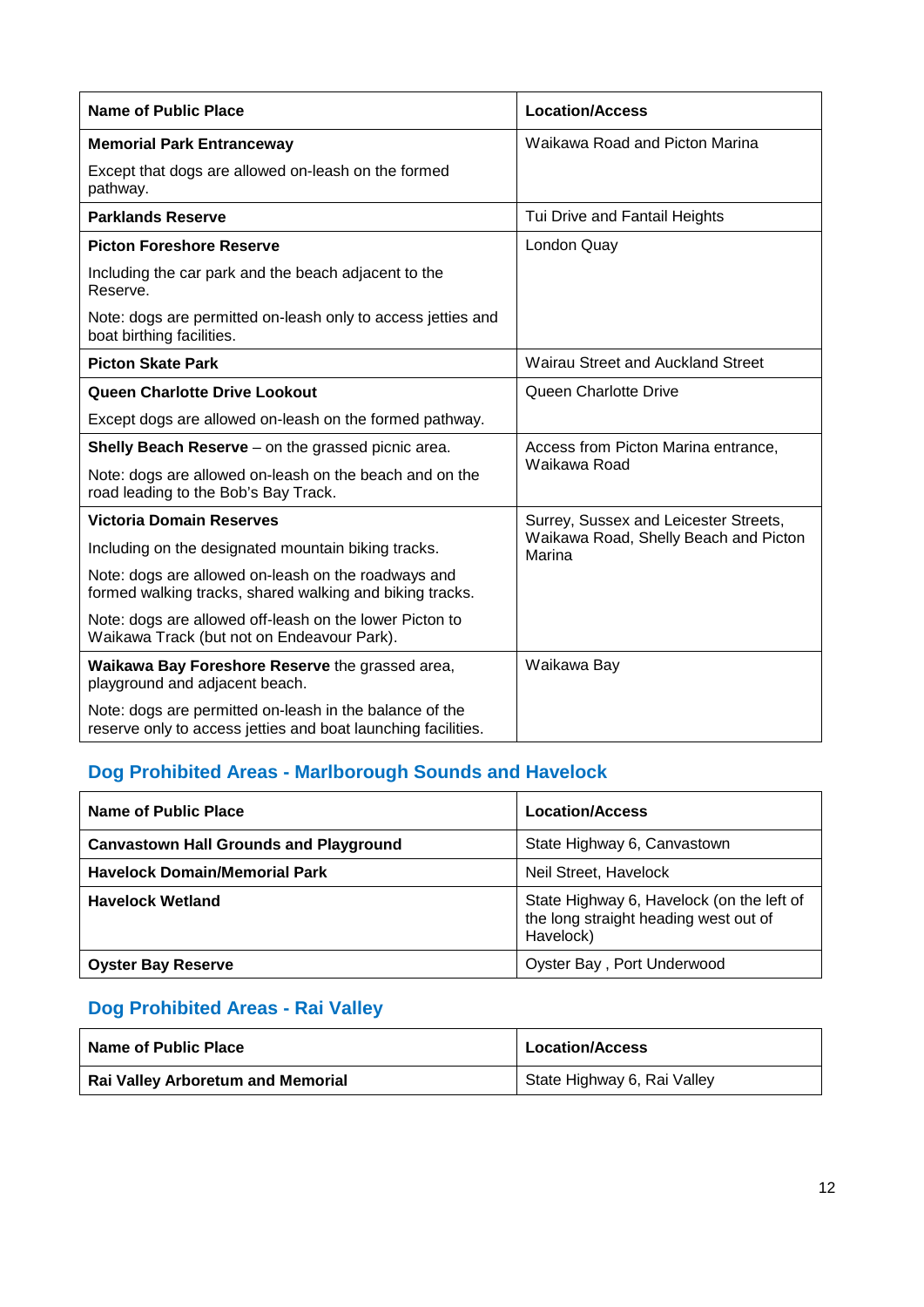### **Dog Prohibited Areas - Renwick**

| Name of Public Place   | <b>Location/Access</b> |
|------------------------|------------------------|
| <b>Hammond Reserve</b> | <b>River Terrace</b>   |
| <b>Renwick Domain</b>  | Uxbridge Street        |
| <b>Vorbach Reserve</b> | Vorbach Place          |

### **Dog Prohibited Areas - Seddon, Ward and Awatere Valley**

| Name of Public Place                                                                                                                                                              | <b>Location/Access</b>                   |
|-----------------------------------------------------------------------------------------------------------------------------------------------------------------------------------|------------------------------------------|
| <b>Seddon Domain</b>                                                                                                                                                              | Redwood, Seymour and Foster Streets      |
| <b>Mill Street Reserves</b>                                                                                                                                                       | Mill Street and Wakefield Street, Seddon |
| <b>Ward Beach</b><br>North beyond Chancet Rocks to Marfells Beach and south<br>beyond Needles Point to the Marlborough District Council<br>boundary.                              | Ward Beach Road                          |
| Note: Dogs are allowed on-leash in the car park and on Ward<br>Beach, north of the boat launching area to Chancet Rocks<br>and south of the boat launching area to Needles Point. |                                          |
| Note: Dogs are allowed off-leash on the Ward Beach boat<br>launching area.                                                                                                        |                                          |

### **Dog Prohibited Areas - Tua Marina, Spring Creek and Rapaura**

| Name of Public Place                           | <b>Location/Access</b>         |
|------------------------------------------------|--------------------------------|
| <b>Rapaura Recreation and Memorial Reserve</b> | Rapaura Road                   |
| Wairau Affray - Tua Marina                     | Pioneer Place, State Highway 1 |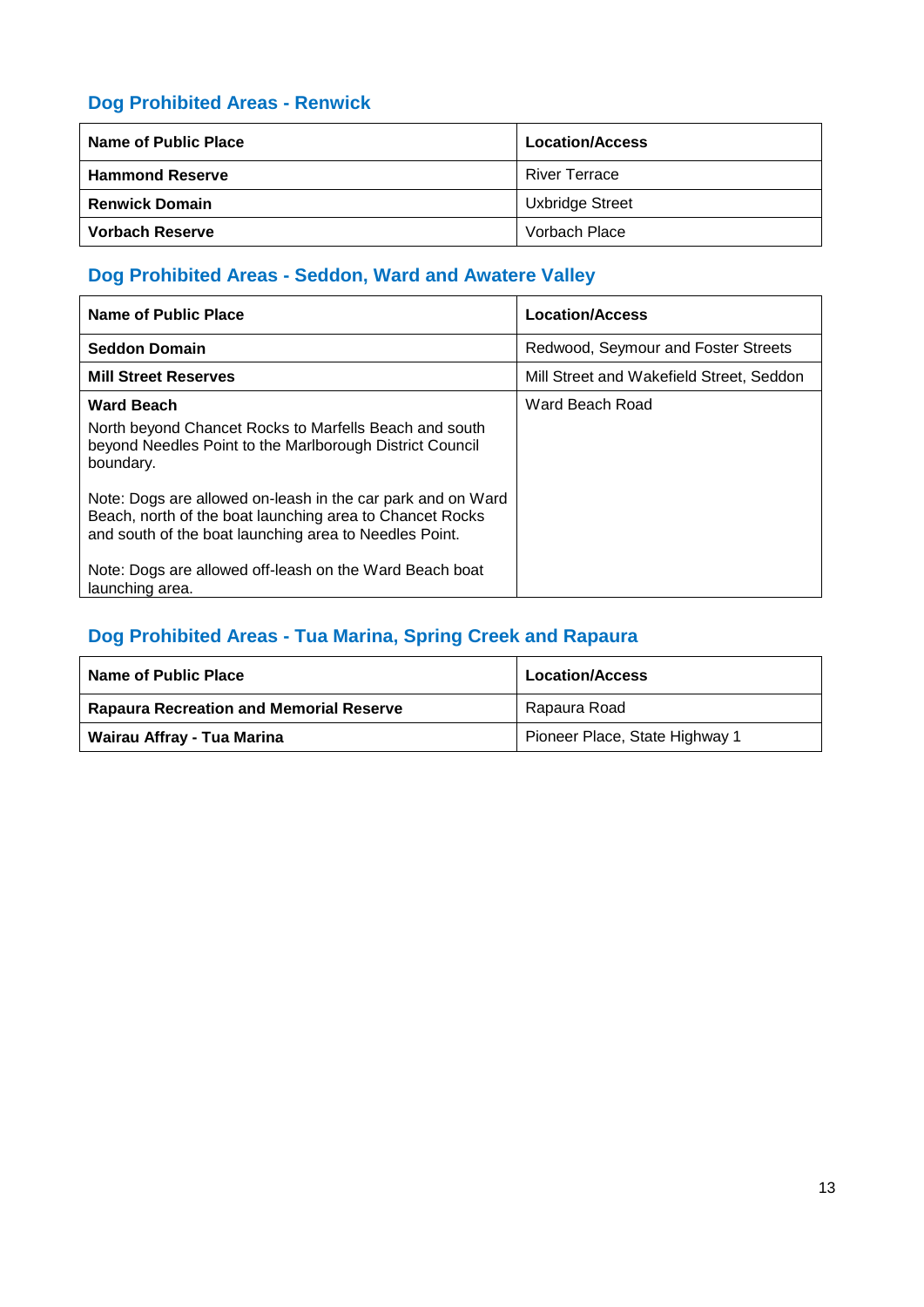## **Schedule 2 - Dog On-Leash Areas**

**Dogs are allowed in the following areas, provided they are kept under continuous control by means of a leash which is secured or held by a person physically capable of restraining the dog so that the dog cannot break loose.**

### **District Wide**

Note: At any children's playground dogs must be 3 metres away from the outside edge safety surfacing (external to the playground) irrespective of the area being a dog on leash area. Where this is not physically possible dogs must be on leash on the formed pathway or footpath (except in dog prohibited playgrounds).

The following table identifies areas of the Marlborough District where dogs are allowed on-leash. The maps should be viewed in order to determine the exact location of restrictions.

### **Dog On-Leash Areas - Blenheim**

| <b>Name of Public Place</b>                                                                                                                                                      | <b>Location/Access</b>                                        |
|----------------------------------------------------------------------------------------------------------------------------------------------------------------------------------|---------------------------------------------------------------|
| <b>Athletic Park</b>                                                                                                                                                             | <b>Brewer Street and Stratford Street.</b>                    |
| In the arboretum area south west of the oval and on the<br>formed pathway when taking a direct route solely to access the<br>Taylor riverbank from Brewer and Stratford Streets. |                                                               |
| Note: dogs are prohibited on the grounds that surround the<br>enclosed oval.                                                                                                     |                                                               |
| <b>Ballinger Park</b>                                                                                                                                                            | <b>Ballinger Drive</b>                                        |
| <b>Blackmore Reserve grassed area</b>                                                                                                                                            | <b>Blackmore Place</b>                                        |
| <b>Blenheim Central Business District including the Quays</b>                                                                                                                    |                                                               |
| <b>Brian Soper Reserve</b>                                                                                                                                                       | Taylor Pass Road, Maeburn Street and<br><b>Turnbull Drive</b> |
| <b>Burleigh Park</b>                                                                                                                                                             | <b>Burleigh Road</b>                                          |
| <b>Camborne Green</b>                                                                                                                                                            | <b>Tremorne Avenue</b>                                        |
| Camborne Street Link and eastern end of Camborne Street.                                                                                                                         |                                                               |
| <b>Cedar Grove Reserve</b>                                                                                                                                                       | Cedar Grove, Manatu Place and<br><b>Faulkland Drive</b>       |
| <b>Clearwater Place Reserve</b>                                                                                                                                                  | <b>Clearwater Place</b>                                       |
| <b>Dalton Reserve</b>                                                                                                                                                            | <b>Elizabeth Street</b>                                       |
| Eltham Road Reserve (Girl Guide Hut site)                                                                                                                                        | Eltham Road                                                   |
| <b>Elmwood Avenue Reserve</b>                                                                                                                                                    | Elmwood Avenue                                                |
| <b>Eric Young Reserve</b>                                                                                                                                                        | Robalan Place and Westhaven Place                             |
| <b>Faulkland Drive Reserve</b>                                                                                                                                                   | Faulkland Drive (opposite Rata Place)                         |
| <b>George Powell Reserve</b>                                                                                                                                                     | Regent Place and Fyffe Street                                 |
| <b>George Young Reserve</b>                                                                                                                                                      | Harwood Place and Elmwood Avenue                              |
| <b>Glenhill Heights Reserve</b>                                                                                                                                                  | Kim Crescent and Elisha Drive                                 |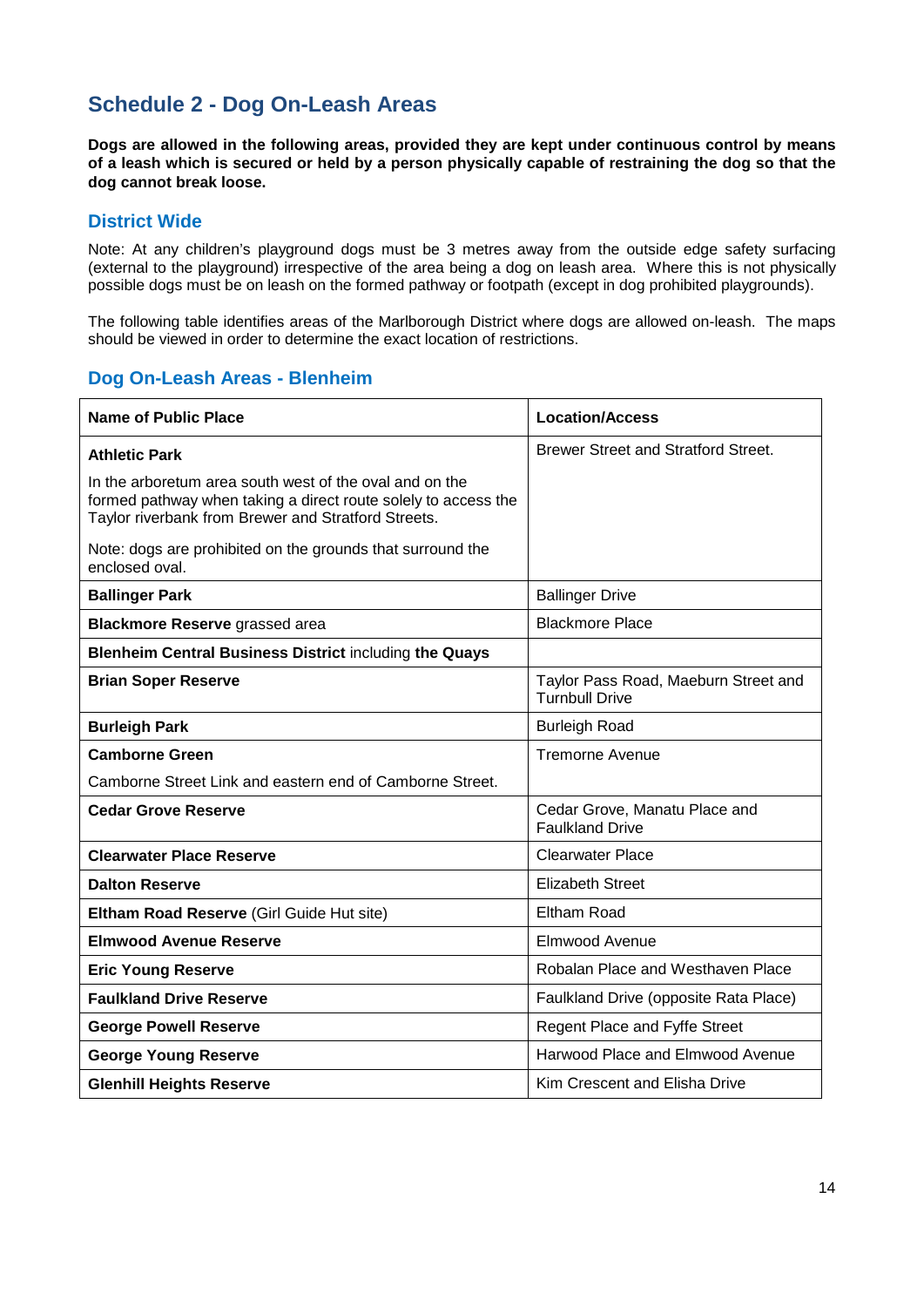| <b>Name of Public Place</b>                                                                                              | <b>Location/Access</b>                |
|--------------------------------------------------------------------------------------------------------------------------|---------------------------------------|
| <b>Henderson Street Reserve</b>                                                                                          | <b>Henderson Street</b>               |
| Except that dogs may be off-leash past the children's<br>playground and over the stop bank to the Opaoa River<br>Walkway |                                       |
| <b>Hitaua Place Reserve</b>                                                                                              | Hitaua Place and Harakeke Place       |
| <b>Holdaway Street Reserve</b>                                                                                           | Holdaway Street and Merlot Place      |
| <b>Kensington Reserve</b>                                                                                                | Windsor Close and Kensington Place    |
| <b>Leafmere Reserve</b>                                                                                                  | Wither Road and Hope Drive            |
| <b>Manor Place Reserve</b>                                                                                               | Redwood Street (opposite Nikau Drive) |
| <b>Marlborough Ridge Reserve</b>                                                                                         | Marlborough Ridge Reserve             |
| <b>McKendry Park</b>                                                                                                     | Orchard Lane and Aston Street         |
| <b>Morrington Terrace Reserve</b>                                                                                        | <b>Weld Street</b>                    |
| <b>Omaka Reserve</b>                                                                                                     | Lancaster Avenue                      |
| <b>Pollard Park, Churchill Glade and Waterlea Gardens</b>                                                                | <b>Parker Street</b>                  |
| Note: dogs are prohibited from the Baden Powell corner<br>grassed area, BBQ picnic areas and the children's playground.  |                                       |
| <b>Rata Park</b>                                                                                                         | Taylor Pass and Wither Road           |
| <b>Rema Reserve</b>                                                                                                      | Hope Drive and Lester Place           |
| <b>Rose Manor Reserve</b>                                                                                                | <b>Rembrandt Drive</b>                |
| <b>Rutledge Reserve</b>                                                                                                  | Rutledge Drive and Magnolia Drive     |
| <b>Snowden Crescent Reserve</b>                                                                                          | Snowden Crescent                      |
| <b>Springlands Green</b>                                                                                                 | Middle Renwick and Battys Roads       |
| <b>Sutherland Stream</b>                                                                                                 | Alabama Road, Brooklyn Drive and      |
| Between Hospital Road and Alabama Road alongside the<br>eastern boundary of Rewi Murray Polo Park and Whitehead<br>Park. | <b>Hospital Road</b>                  |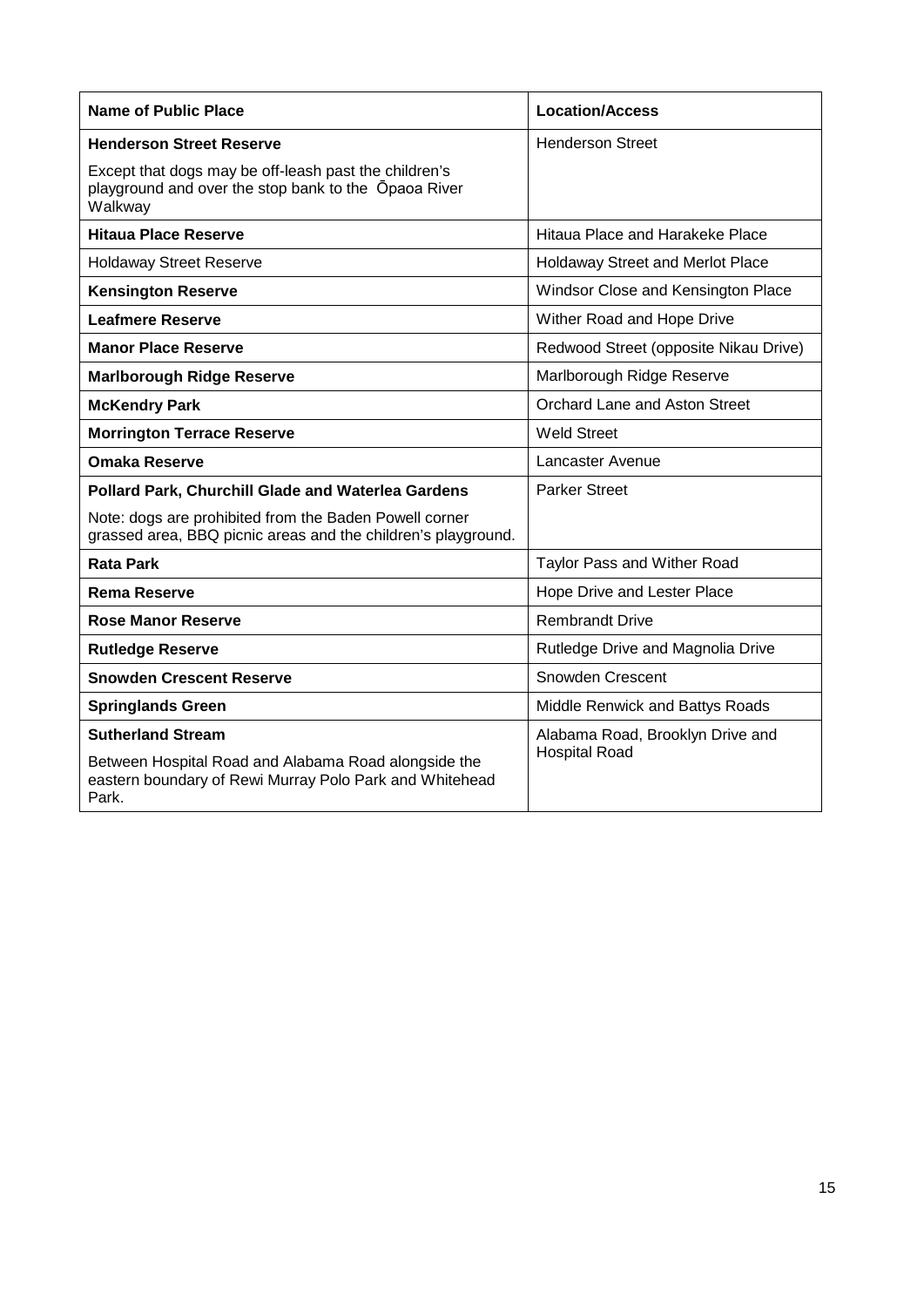|           | <b>Name of Public Place</b>                                                                                                                                                                                                             | <b>Location/Access</b>                                                                                                                                      |
|-----------|-----------------------------------------------------------------------------------------------------------------------------------------------------------------------------------------------------------------------------------------|-------------------------------------------------------------------------------------------------------------------------------------------------------------|
|           | <b>Taylor River and Riverside Park:</b>                                                                                                                                                                                                 | Taylor Pass Road, Meadowbank Road,                                                                                                                          |
|           | Along the true right bank of the river (Blenheim town<br>centre side), from the Henry Street Bridge to the Sinclair<br>Street rail bridge; and                                                                                          | Turnbull Drive, George Conroy Drive,<br>Wither Road, Rosina Corlett Lane,<br>Richardson Avenue, Spitfire Drive, New<br>Renwick Road, Burleigh Road, Leitrim |
|           | Along the true left bank of the river from the Alfred Street<br>Bridge (Leeds Quay) to the Sinclair Street rail bridge.                                                                                                                 | Street, Rogers Street, Brewer Street,<br><b>Stratford Street, Monro Street, Purkiss</b><br>Street, Brook Street, Boyce Street,                              |
| $\bullet$ | Note: dogs are allowed off-leash along the true right<br>bank (Blenheim town centre side) of the Taylor River<br>from the Taylor Dam to the Henry Street Bridge.                                                                        | Beaver Road, White Street, Henry<br>Street, Hutcheson Street, Nelson Street,<br>Stuart Street, Opawa Street, Auckland                                       |
| $\bullet$ | Note: dogs are allowed off-leash from the Sinclair Street<br>rail bridge (Blenheim town centre side) to Stuart Street.                                                                                                                  | Street, Park Terrace, Snowden<br>Crescent, Horton Street, High Street,<br>Symon Street, John Street, Seymour                                                |
|           | Note: dogs are allowed off-leash along the true left bank<br>(west side) of the Taylor River from Meadow Bank Road<br>to the Alfred Street Bridge.                                                                                      | Street, Sinclair Street, Leeds Quay and<br><b>Alfred Street</b>                                                                                             |
|           | Note: dogs are allowed off-leash from the Sinclair Street<br>rail bridge (west side) to the formed pathway that<br>connects to Snowden Crescent                                                                                         |                                                                                                                                                             |
|           | <b>Taylor Dam</b>                                                                                                                                                                                                                       | <b>Taylor Pass Road</b>                                                                                                                                     |
|           | Including the forest area south of the locked gates                                                                                                                                                                                     |                                                                                                                                                             |
|           | <b>Whitehead Park</b>                                                                                                                                                                                                                   | <b>Brooklyn Drive</b>                                                                                                                                       |
|           | Note: dogs are prohibited from the sports fields (being croquet<br>and bowling greens) and on leash for the balance of the park<br>and on the formed pathway on the eastern boundary and solely<br>to access Sutherland Stream walkway. |                                                                                                                                                             |
|           | <b>Yee Reserve</b>                                                                                                                                                                                                                      | Hutcheson Street over the road from<br>Lansdowne Park                                                                                                       |

## **Dog On-Leash Areas - Picton, Waikawa and Koromiko**

| Name of Public Place                                                                                | <b>Location/Access</b>                                                                                         |
|-----------------------------------------------------------------------------------------------------|----------------------------------------------------------------------------------------------------------------|
| <b>Bob's Bay Reserve</b>                                                                            | Beach and Waikawa Roads                                                                                        |
| <b>Memorial Park Entranceway</b>                                                                    | Waikawa Road and Picton Marina                                                                                 |
| On the formed pathway only and a direct route through must<br>be taken.                             |                                                                                                                |
| Note: dogs are prohibited from the grassed area.                                                    |                                                                                                                |
| <b>Nelson Square</b>                                                                                | <b>Nelson Square</b>                                                                                           |
| <b>Picton Central Business District, town Basin and</b><br>Fisherman's Reserve - includes car parks | Multiple access points including Picton<br>Marina (Coathanger Bridge), Waikawa<br>Road and surrounding streets |
| Queen Charlotte Drive Lookout                                                                       | Queen Charlotte Drive                                                                                          |
| Only on the formed pathway.                                                                         |                                                                                                                |
| <b>Scotland Street Reserve</b>                                                                      | <b>Scotland Street</b>                                                                                         |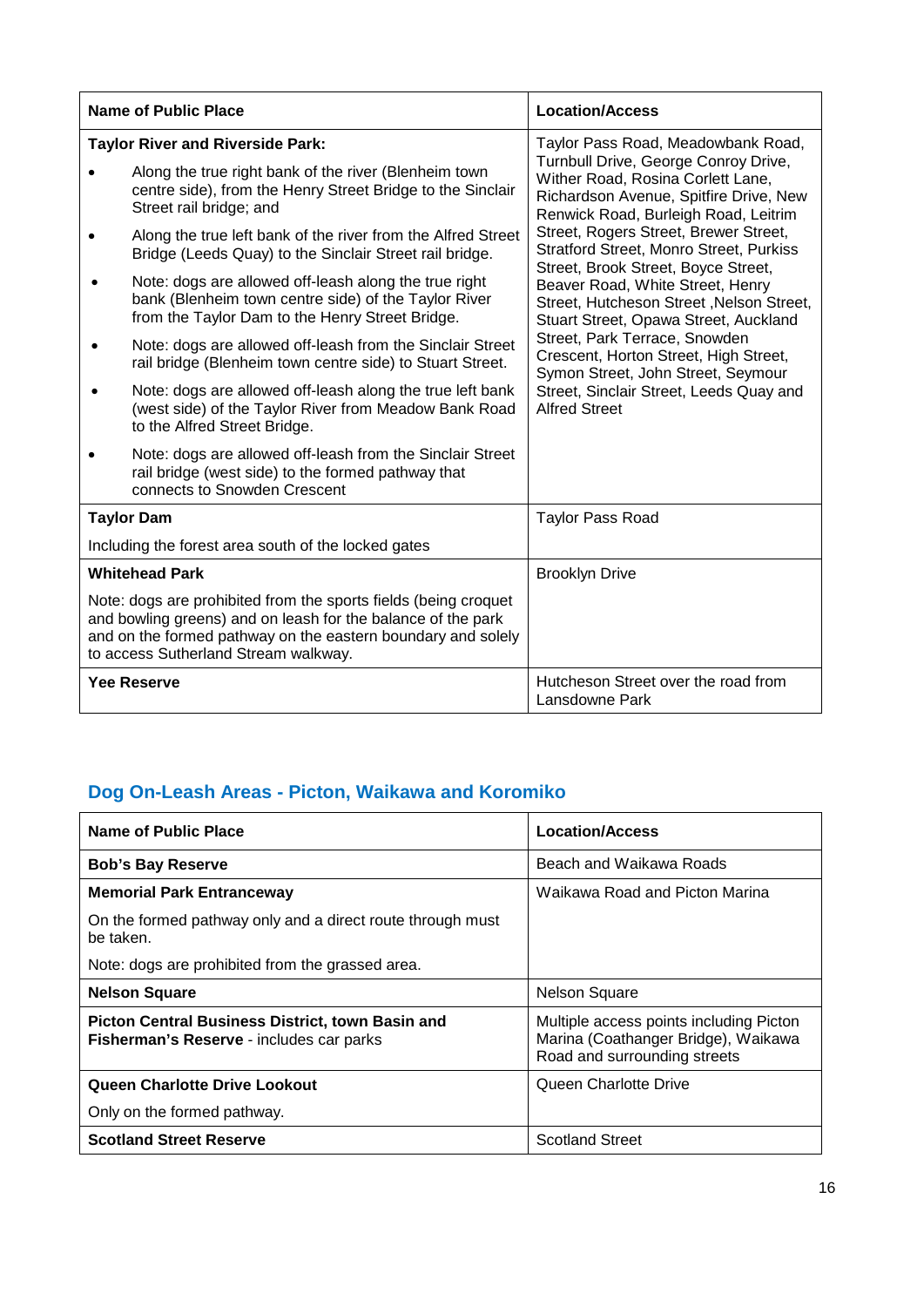| Name of Public Place                                                                                  | <b>Location/Access</b>                                                                 |
|-------------------------------------------------------------------------------------------------------|----------------------------------------------------------------------------------------|
| <b>Shelly Beach Reserve</b>                                                                           | Access from Picton Marina entrance,                                                    |
| On the beach and on the formed road to access the Bob's Bay<br>Track.                                 | Waikawa Road                                                                           |
| Note: dogs are prohibited on the grassed picnic area at Shelly<br>Beach.                              |                                                                                        |
| <b>Victoria Domain Reserves</b>                                                                       | Surrey Street, Sussex Street, Waikawa                                                  |
| On roadways and formed walking tracks, shared walking and<br>biking tracks.                           | Road, Leicester Street, Shelly Beach,<br>Picton Marina, Snout Track, and Bob's<br>Bay. |
| Note: dogs are prohibited from the mountain bike tracks and<br>the balance of the domain.             |                                                                                        |
| Note: dogs are allowed off-leash on the lower Picton to<br>Waikawa track (but not on Endeavour Park). |                                                                                        |
| <b>Waikawa Bay Foreshore Reserve</b>                                                                  | Waikawa Road                                                                           |
| Only to access jetties and boat launching facilities.                                                 |                                                                                        |
| Note: dogs are prohibited in the grassed area, playground and<br>adjacent beach.                      |                                                                                        |
| Waikawa Stream Picnic Area                                                                            | Waikawa and Boons Valley Roads                                                         |

# **Dog On-Leash Areas - Marlborough Sounds and Havelock**

| <b>Name of Public Place</b>         | <b>Location/Access</b>                                        |
|-------------------------------------|---------------------------------------------------------------|
| <b>Bay of Many Coves Reserve</b>    | Arthurs Bay, Queen Charlotte Sound                            |
| <b>Cissy Bay Reserve</b>            | Cissy Bay Road, Cissy Bay, Pelorus<br>Sound                   |
| <b>Double Bay Reserve</b>           | Moetapu Road, Double Bay, Kenepuru                            |
| From Moetapu Road to the beach      | Sound                                                         |
| <b>Havelock Camping Ground</b>      | 24 Inglis Street, Havelock                                    |
| <b>Havelock Quay Picnic Area</b>    | Havelock Quay, Havelock                                       |
| <b>Kenepuru Head Reserve</b>        | Kenepuru Road, Kenepuru Sound                                 |
| <b>Log Wharf Reserve</b>            | State Highway 6, Havelock (opposite<br>Old Coach Road)        |
| Maraetai Bay Esplanade Reserve      | Maraetai Bay, Queen Charlotte Sound                           |
| <b>Moetapu Bay Reserve</b>          | Moetapu Bay Road, Moetapu Bay,<br>Mahau Sound                 |
| Motuweka/Havelock Pathway           | Havelock Quay, Mahakipawa Road and<br>Inglis Street, Havelock |
| <b>Ohingaroa Bay Reserve</b>        | Kenepuru Road, Kenepuru Sound                                 |
| <b>Okiwi Bay Esplanade Reserves</b> | Okiwi Bay, Croiselles Harbour                                 |
| <b>Sandy Bay Reserve</b>            | Sandy Bay, Kenepuru Sound                                     |
| <b>Tunnicliffe Reserve</b>          | Okiwi Bay, Croiselles Harbour                                 |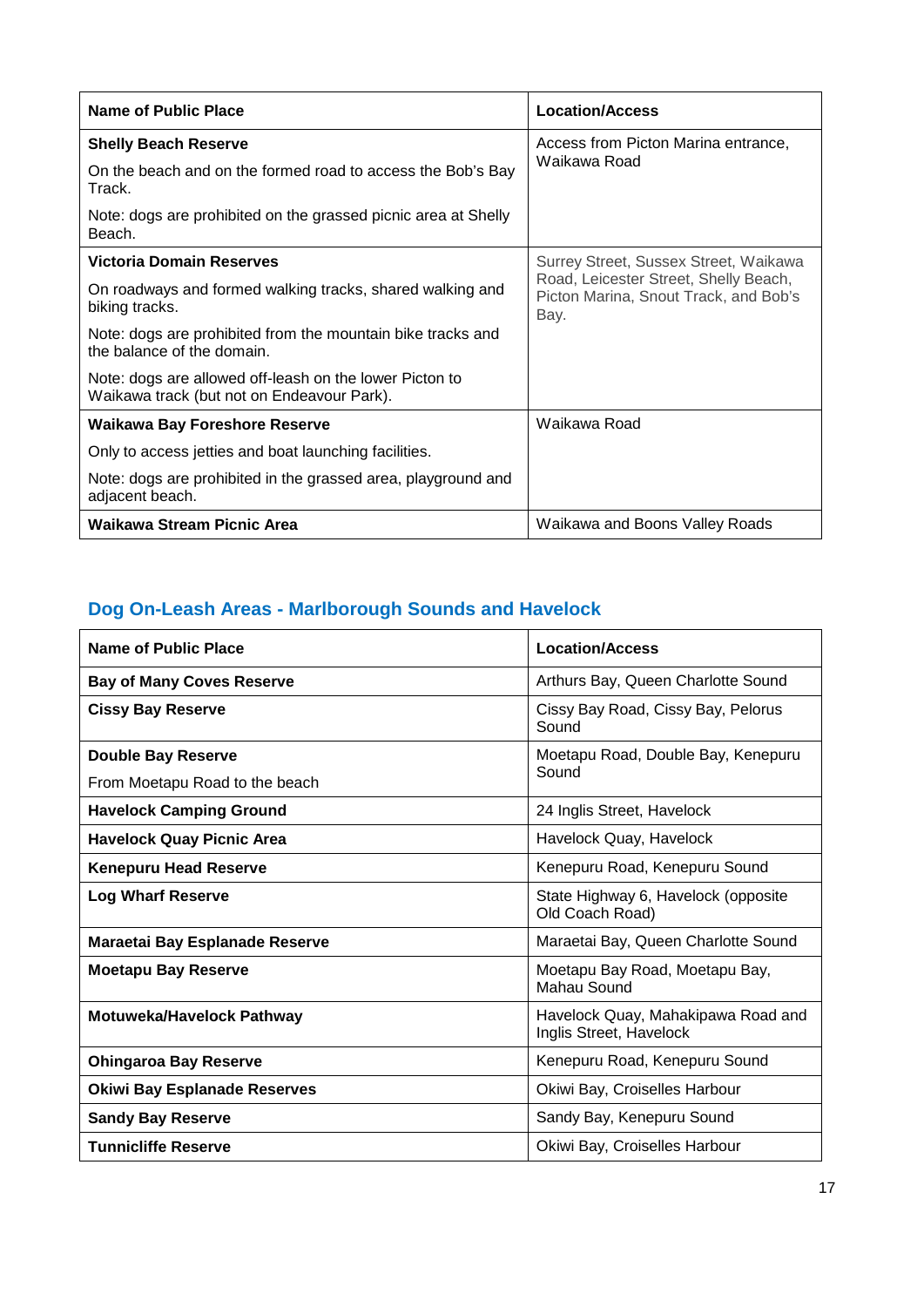| Name of Public Place              | <b>Location/Access</b>                  |
|-----------------------------------|-----------------------------------------|
| <b>Waterfall Track</b>            | Havelock                                |
| <b>Whatanihi Bay Reserve</b>      | Whatanihi Bay, Mahau Sound              |
| Whangataura Bay Esplanade Reserve | Whangataura Bay, Port Underwood         |
| Whenuanui Bay Esplanade Reserve   | Whenuanui Bay, Queen Charlotte<br>Sound |

## **Dog On-Leash Areas - Rai Valley**

| Name of Public Place         | <b>Location/Access</b>               |
|------------------------------|--------------------------------------|
| <b>Alfred Stream Reserve</b> | State Highway 6                      |
| <b>Brown River Reserve</b>   | State Highway 6 and French Pass Road |
| Rai Stream Reserve           | <b>Bryants Road</b>                  |

## **Dog On-Leash Areas - Renwick**

| Name of Public Place     | <b>Location/Access</b>                                        |
|--------------------------|---------------------------------------------------------------|
| Kowhai Drive Reserve     | Kowhai Drive and Chante Crescent                              |
| <b>Rousehill Reserve</b> | Kirk Street, Rushleigh Crescent and<br><b>Alison Crescent</b> |

## **Dog On-Leash Areas - Seddon, Ward and Awatere Valley**

| Name of Public Place                                                                                                                                                        | <b>Location/Access</b>                     |
|-----------------------------------------------------------------------------------------------------------------------------------------------------------------------------|--------------------------------------------|
| <b>Fearon Reserve</b>                                                                                                                                                       | Fearon Street, Seddon                      |
| <b>Mills Street Reserve</b>                                                                                                                                                 | State Highway 1, Seddon                    |
| <b>Newcombe Street Berm</b>                                                                                                                                                 | Newcombe Street and Marama Road,<br>Seddon |
| <b>Ward Domain</b>                                                                                                                                                          | State Highway 1, Ward                      |
| <b>Ward Beach</b>                                                                                                                                                           | Ward Beach Road                            |
| In the car park and on the Ward Beach, north of the boat<br>launching area to Chancet Rocks and south of the boat<br>launching area to Needles Point.                       |                                            |
| Note: Dogs are allowed off-leash on the Ward Beach boat<br>launching area                                                                                                   |                                            |
| Note: Dogs are prohibited on the Ward Beach north beyond<br>Chancet Rocks to Marfells Beach and south beyond Needles<br>Point to the Marlborough District Council boundary. |                                            |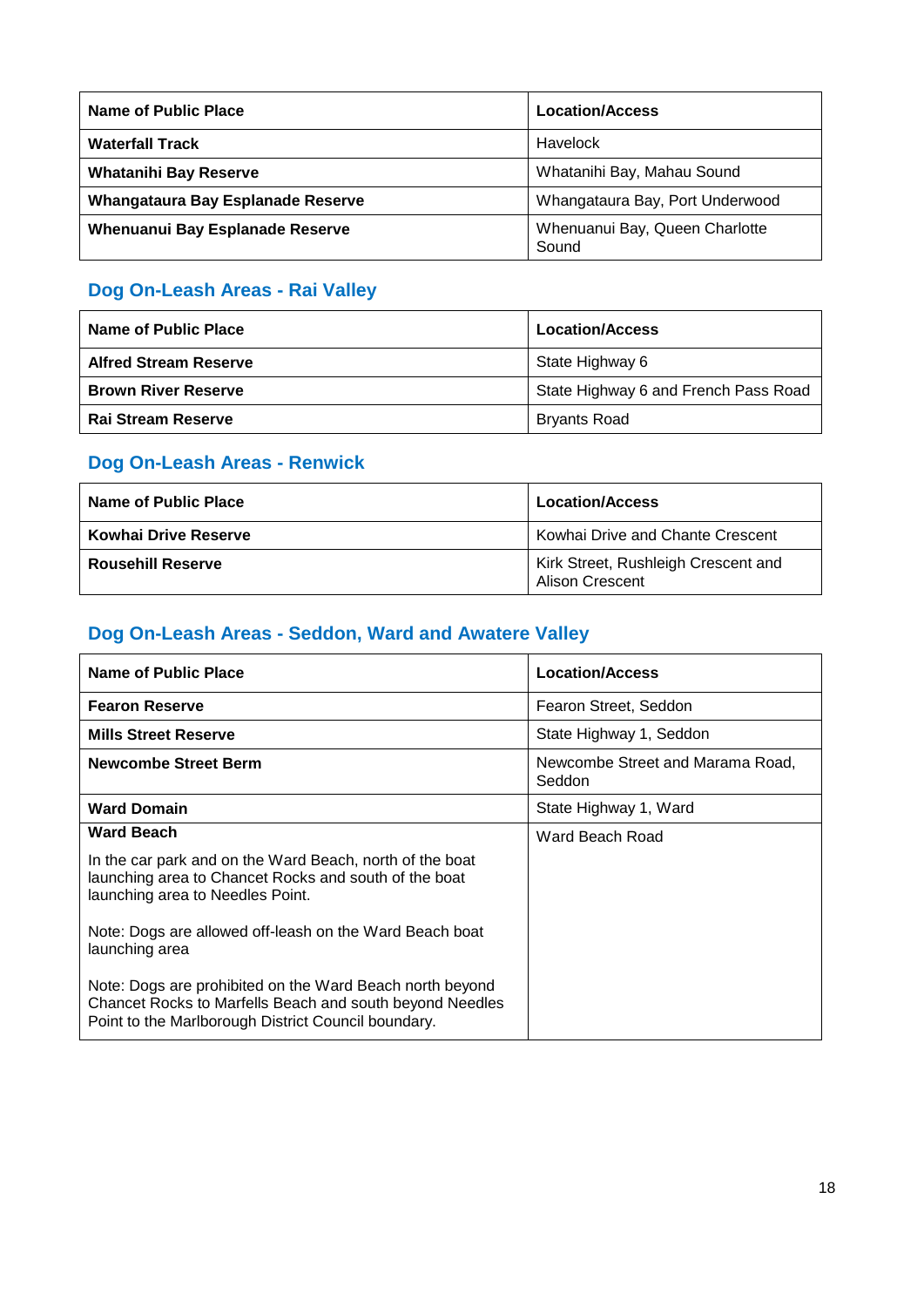## **Dog On-Leash Areas - Spring Creek, Grovetown and Rapaura**

| Name of Public Place                    | <b>Location/Access</b>                                                                                                                                    |
|-----------------------------------------|-----------------------------------------------------------------------------------------------------------------------------------------------------------|
| <b>Ferry Bridge Picnic Area</b>         | Wairau Bar Road and Bothams Bend<br>Road, Spring Creek                                                                                                    |
| <b>Grovetown Lagoon Reserves</b>        | Steam Wharf Road, Grovetown                                                                                                                               |
| <b>Grovetown Reserve</b>                | Vickerman Street, Grovetown                                                                                                                               |
| Kahikatea Reserve                       | State Highway 1, Spring Creek                                                                                                                             |
| <b>Marlborough Equestrian Park</b>      | Bothams Bend, Spring Creek                                                                                                                                |
| <b>Upper Spring Creek Lions Reserve</b> | Rapaura Road, Spring Creek (the<br>grassed area alongside Rapaura Road,<br>beside Spring Creek from State<br>Highway 1 to Spring Creek Camping<br>Ground) |

# **Dog On-Leash Areas - Wairau Valley**

| Name of Public Place                                    | Location/Access                                                       |
|---------------------------------------------------------|-----------------------------------------------------------------------|
| <b>Wairau Valley Golf Course and Recreation Reserve</b> | Morse Street, Wairau Valley Township                                  |
| <b>Wairau Valley Loop Track</b>                         | State Highway 63, Church Lane, Keith<br>Coleman Lane and Morse Street |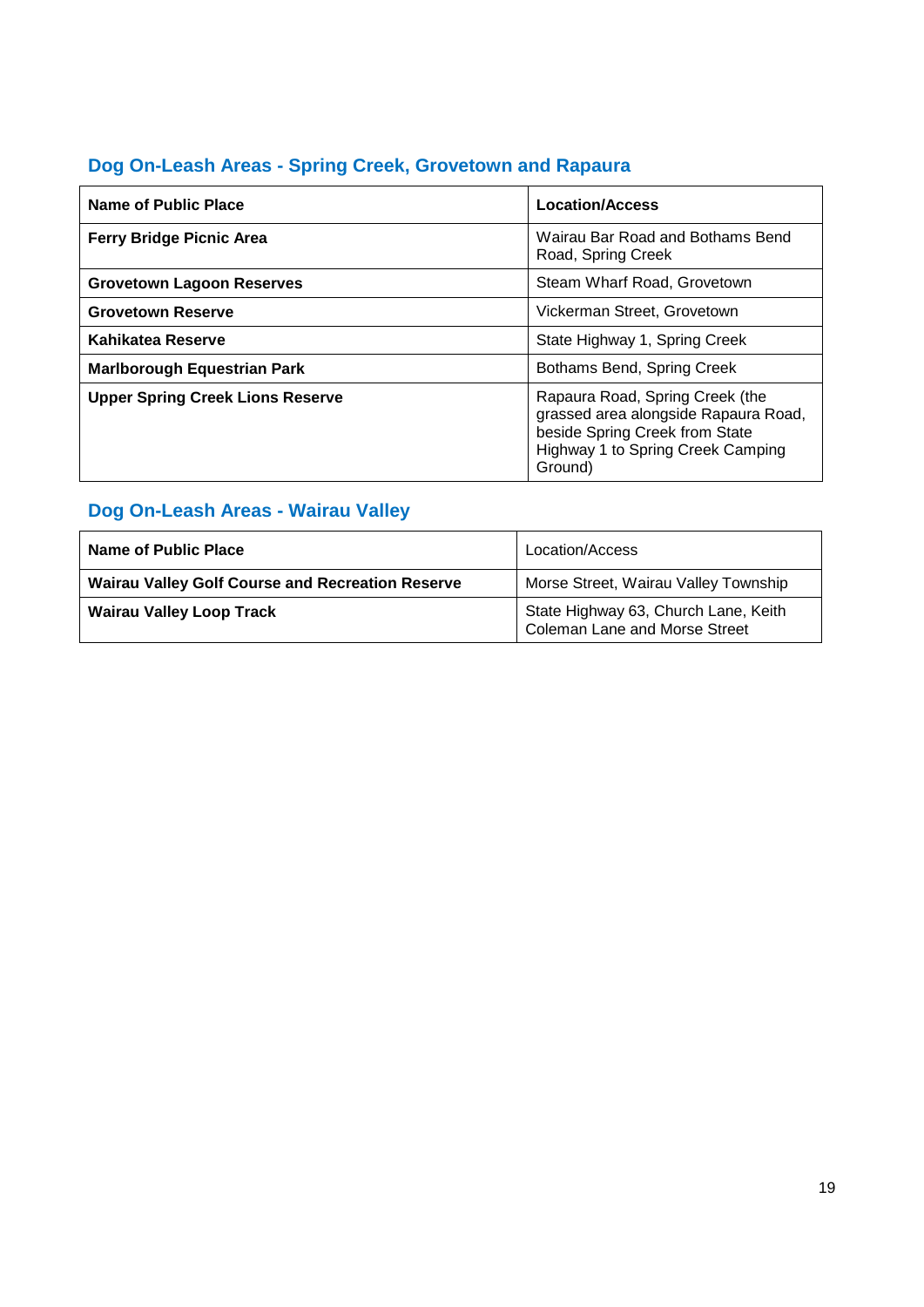## **Schedule 3 - Dog Off-Leash Areas**

**Dog are permitted off-leash in the following areas, provided they are under control at all times, and the person responsible for the dog has a bag to immediately remove fouling and a leash with them.**

### **District Wide**

All beaches with the exception of those areas specifically identified as Dog Prohibited or Dog On-Leash Areas, as well as the foreshore of Maud Island and Stephens Island (Takapourewa) any land prohibited under the Conservation Act 1987 from being an "open dog" area, any National Park, or any area otherwise prohibited by the Department of Conservation.

All river berms owned or administered by Council except those areas specifically identified as Dog Prohibited Areas or Dog On-Leash areas.

Note: At any children's playground dogs must be 3 metres away from the outside edge safety surfacing (external to the playground) irrespective of the area being a dog off-leash area. Where this is not physically possible dogs must be on- leash on the formed pathway or footpath (except in dog prohibited playgrounds).

The following table identifies exercise areas of the Marlborough District where dogs are allowed off-leash. The maps should be viewed in order to determine the exact location of restrictions.

### **Dog Off-Leash Areas - Blenheim**

| Name of Public Place                                                                                                                                     | <b>Location/Access</b>                                        |
|----------------------------------------------------------------------------------------------------------------------------------------------------------|---------------------------------------------------------------|
| <b>Ching Park</b>                                                                                                                                        | <b>Endeavour Street</b>                                       |
| <b>Dillons Point River Reserve</b>                                                                                                                       | Dillons Point Road, behind the Nelson<br>Street roundabout    |
| Harling Park and walkway to Elmwood Avenue.                                                                                                              | Howick Road                                                   |
| Note: dogs are prohibited from the fenced Japanese Gardens.                                                                                              |                                                               |
| Marshall Place Reserve including the riverside area                                                                                                      | <b>Marshall Place</b>                                         |
| <b>Murphys Reserve</b>                                                                                                                                   | Horne Place and Kingwell Drive                                |
| <b>Fultons Creek Reserve</b>                                                                                                                             | <b>Kingwell Drive</b>                                         |
| <b>Henderson Street Reserve</b>                                                                                                                          | Henderson Street and Harakeke Place                           |
| Except that dogs must be on-leash in the area going past the<br>children's playground                                                                    |                                                               |
| Opaoa Walkway Reserve                                                                                                                                    | Access from Ching Park and Henderson<br><b>Street Reserve</b> |
| <b>Sheps Park</b>                                                                                                                                        | Severne Street                                                |
| <b>Sutherland Stream Reserve</b>                                                                                                                         | Elisha and Glenhill Drives, Hospital                          |
| Between Hospital Road and the Wither Hills Redwood Street<br>car park.                                                                                   | Road and Wither Road, Brilyn Crescent<br>and Redwood Street   |
| Note: dogs are allowed on-leash between Hospital Road and<br>Alabama Road alongside the eastern boundary of Rewi Murray<br>Polo Park and Whitehead Park. |                                                               |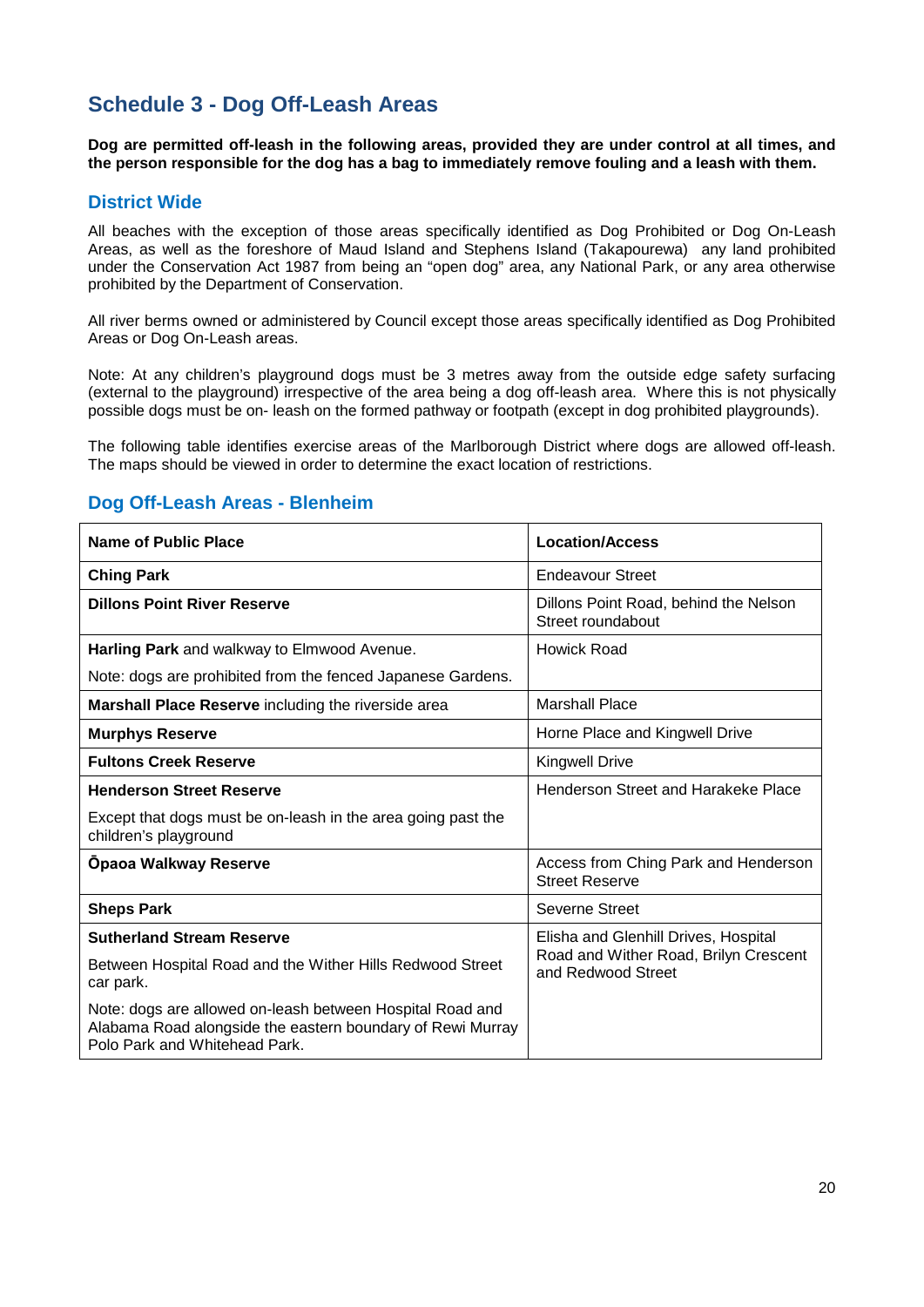| Name of Public Place                                                                                                                                                           | <b>Location/Access</b>                                                                                                                                      |
|--------------------------------------------------------------------------------------------------------------------------------------------------------------------------------|-------------------------------------------------------------------------------------------------------------------------------------------------------------|
| <b>Taylor River:</b>                                                                                                                                                           | Taylor Pass Road, Meadowbank Road,                                                                                                                          |
| Along the true right bank (Blenheim town centre side) of the<br>Taylor River from the Taylor Dam to the Henry Street<br>Bridge.                                                | Turnbull Drive, George Conroy Drive,<br>Wither Road, Rosina Corlett Lane,<br>Richardson Avenue, Spitfire Drive, New<br>Renwick Road, Burleigh Road, Leitrim |
| From the Sinclair Street rail bridge (Blenheim town centre<br>side) to Stuart Street.                                                                                          | Street, Rogers Street, Brewer Street,<br><b>Stratford Street, Monro Street, Purkiss</b><br>Street, Brook Street, Boyce Street,                              |
| Along the true left bank (west side) of the Taylor River from<br>Meadow Bank Road to the Alfred Street Bridge.                                                                 | Beaver Road, White Street, Henry<br>Street, Hutcheson Street, Nelson Street,                                                                                |
| From the Sinclair Street rail bridge (west side) to the formed<br>pathway that connected to Snowden Crescent.                                                                  | Stuart Street, Opawa Street, Auckland<br>Street, Park Terrace, Snowden<br>Crescent, Horton Street, High Street,                                             |
| Note: Dogs are allowed on-leash along the true right bank<br>of the river (Blenheim town centre side), from the Henry<br>Street Bridge to the Sinclair Street rail bridge; and | Symon Street, John Street, Seymour<br>Street, Sinclair Street, Leeds Quay and<br><b>Alfred Street</b>                                                       |
| Note: Dogs are allowed on-leash along the true left bank of<br>the river from the Alfred Street Bridge (Leeds Quay) to the<br>Sinclair Street rail bridge.                     |                                                                                                                                                             |
|                                                                                                                                                                                |                                                                                                                                                             |

# **Dog Off-Leash Areas - Picton, Waikawa and Koromiko**

| Name of Public Place                                                                        | <b>Location/Access</b>                                                              |
|---------------------------------------------------------------------------------------------|-------------------------------------------------------------------------------------|
| <b>Auckland Street Reserve</b>                                                              | Auckland and Scotland Streets, Wairau                                               |
| Except dogs are prohibited on the Picton Skate Park.                                        | Road and Heather Place                                                              |
| <b>Beach Road Reserve</b>                                                                   | Beach and Waikawa Roads                                                             |
| <b>Endeavour Heights Reserve</b>                                                            | Ranui Street, Rohe Drive, Glentui and<br><b>Admiralty Places</b>                    |
| <b>Esson's Valley Tracks - Humphries Dam and Barnes Dam</b><br><b>Tracks</b>                | Garden Terrace                                                                      |
| <b>Memorial Park - entrance via Surrey Street</b>                                           | Waikawa Road, Hampden Street and<br>the Picton to Waikawa Walkway, Picton<br>Marina |
| <b>Moana View Reserve</b>                                                                   | Moana View Terrace and Boons Valley<br>Road                                         |
| <b>Rimu Terrace Reserve</b>                                                                 | <b>Rimu Terrance</b>                                                                |
| <b>Tirohanga Track</b>                                                                      | Newgate Street and Garden Terrace                                                   |
| <b>Victoria Domain Reserves</b>                                                             |                                                                                     |
| On the lower Picton to Waikawa track (but not on Endeavour<br>Park).                        |                                                                                     |
| Note: dogs are allowed on-leash on roadways and formed<br>shared walking and biking tracks. |                                                                                     |
| Note: dogs are prohibited from the mountain bikes racks and<br>the balance of the domain.   |                                                                                     |
| <b>Waitohi Domain</b>                                                                       | <b>Dublin Street</b>                                                                |